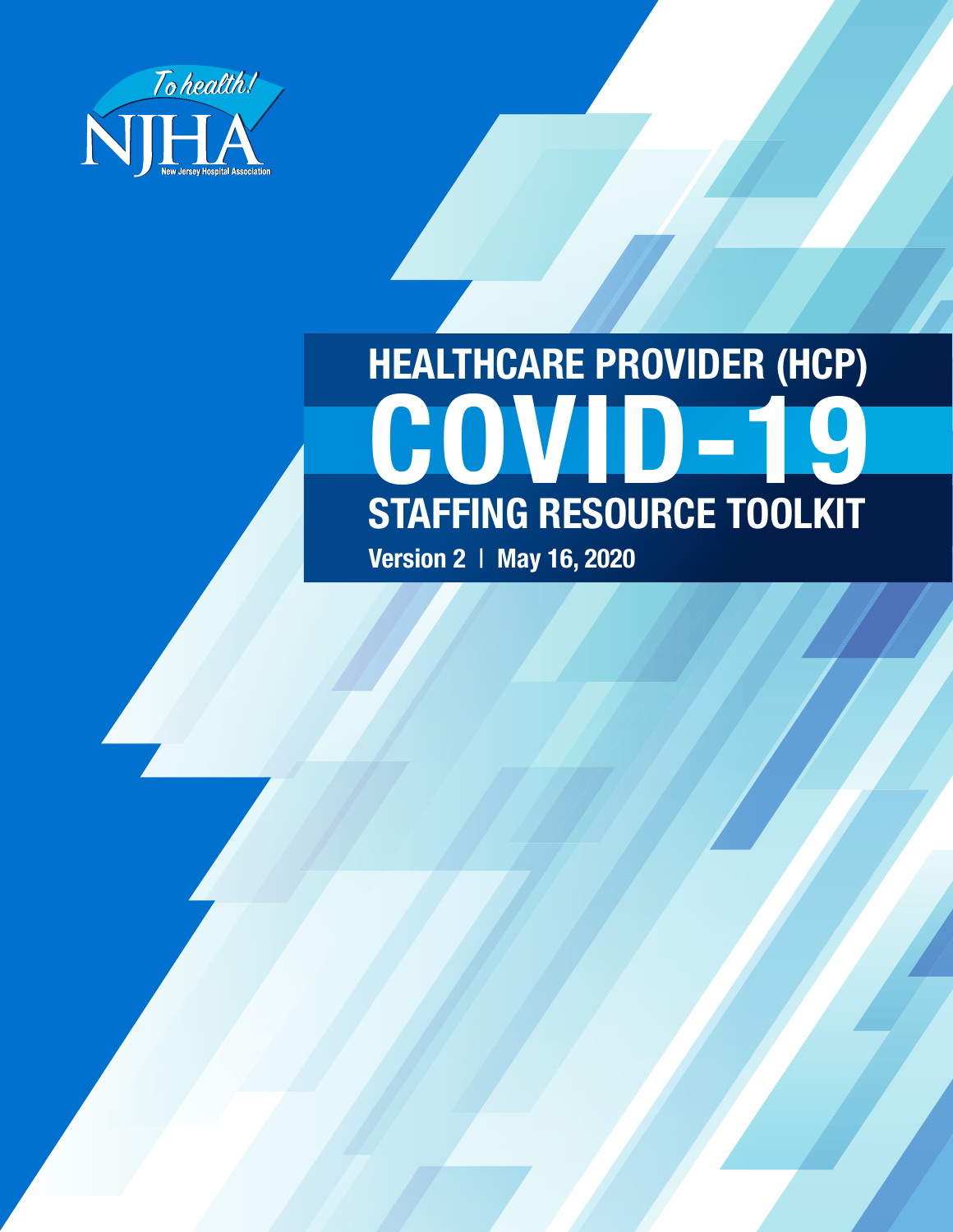### **Table of Contents**

- I. CDC HCP COVID-19 EXPOSURE GUIDANCE
- II. CDC HCP RETURN TO WORK AFTER COVID-19 INFECTION GUIDANCE
- III. HCP RETURN TO WORK POLICY TEMPLATE
- IV. CLINICAL CARE TEAM MODELS
- V. SURGE PRIORITY PLANNING COVID-19: CRITICAL CARE STAFFING AND NURSING CONSIDERATIONS
- VI. CLINICAL EDUCATION AND STAFFING RESOURCES

This resource was created with funding from the Assistant Secretary for Preparedness and Response and the New Jersey Department of Health.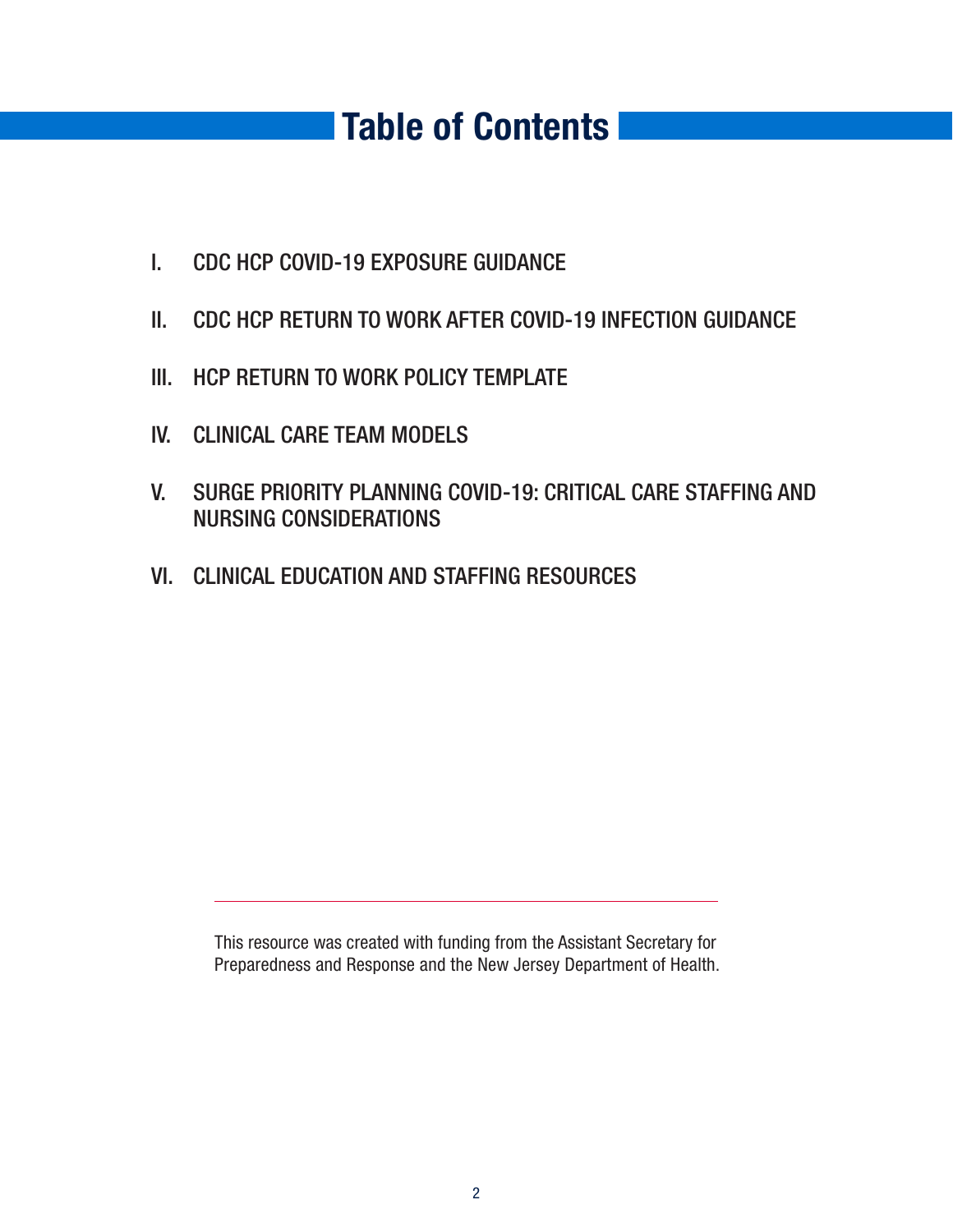

#### **HCP has Potential Low Risk Exposure to COVID\***

Perform self-monitoring with delegated supervision for 14 days and if asymptomatic, no work exclusions.

#### **Symptomatic HCP with suspected or confirmed COVID-19**

#### Symptom-based strategy:

Exclude from work until at least 3 days (72 hours) have passed since recovery defined as resolution of fever without the use of feverreducing medications and improvement in respiratory symptoms (e.g., cough, shortness of breath); and, at least 10 days have passed since symptoms first appeared.

Test-based strategy:

Exclude from work until resolution of fever without the use of feverreducing medications and improvement in respiratory symptoms (e.g., cough, shortness of breath), and negative results of an FDA Emergency Use Authorized COVID-19 molecular assay for detection of SARS-CoV-2 RNA from at least two consecutive respiratory specimens collected ≥24 hours apart (total of two negative specimens).

**HCP has Potential Med-High Risk Exposure to COVID\***

Conduct active monitoring, including exclusion from work in any healthcare setting until 14 days after their last exposure.

\*HCP in any of the risk exposure categories who develop signs or symptoms compatible with COVID-19 must contact their established point of contact (public health authorities or their facility's occupational health program) for medical evaluation prior to returning to work.

Refer to full guidance document for additional details.

Source: Centers for Disease Control and Prevention.

#### **HCP with laboratory-confirmed COVID-19 who have not had any symptoms**

**RETURN RETURN TO TO WORK**

#### Time-based strategy:

Exclude from work until 10 days have passed since the date of their first positive COVID-19 diagnostic test assuming they have not subsequently developed symptoms since their positive test. If they develop symptoms, then the symptom-based or test-based strategy should be used. Note, because symptoms cannot be used to gauge where these individuals are in the course of their illness, it is possible that the duration of viral shedding could be longer or shorter than 10 days after their first positive test.

#### Test-based strategy:

Exclude from work until negative results of an FDA Emergency Use Authorized COVID-19 molecular assay for detection of SARS-CoV-2 RNA from at least two consecutive respiratory specimens collected ≥24 hours apart (total of two negative specimens). Note, because of the absence of symptoms, it is not possible to gauge where these individuals are in the course of their illness. There have been reports of prolonged detection of RNA without direct correlation to viral culture.

5.29.2020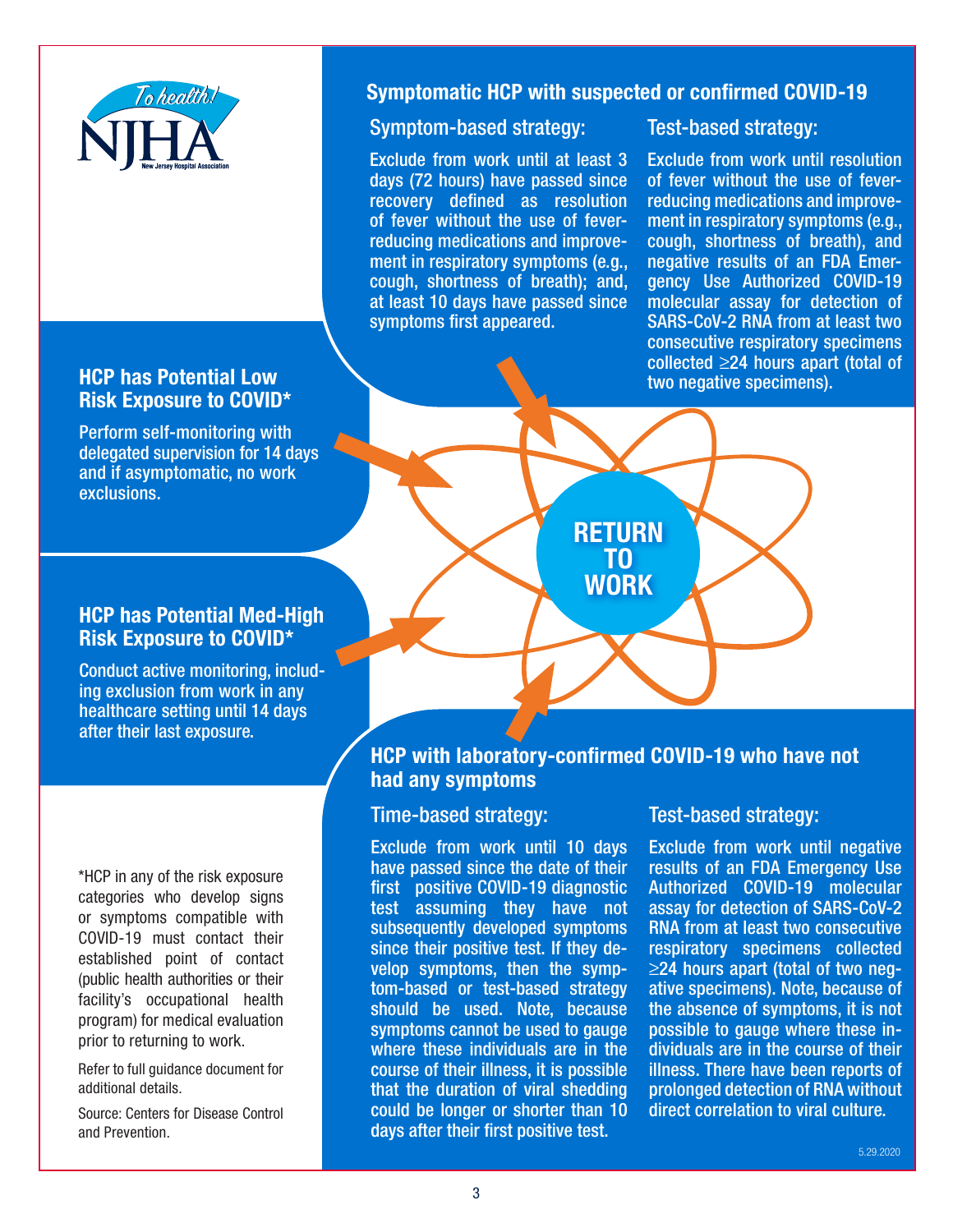### **CDC Interim U.S. Guidance for Risk Assessment and Public Health Management of Healthcare Personnel with Potential Exposure in a Healthcare Setting to Patients with Coronavirus Disease (COVID-19)**

**Updated April 15, 2020**

**https://www.cdc.gov/coronavirus/2019-ncov/hcp/guidance-risk-assesment-hcp.html**

#### **WHO THIS IS FOR**

This interim guidance is intended to assist with assessment of risk, monitoring and work restriction decisions for HCP with **potential exposure** to COVID-19. This guidance is based on currently available data about COVID-1 his interim guidance is intended to assist with assessment of risk, monitoring and work restriction decisions for HCP with **potential exposure** to COVID-19. This guidance is based on currently available data about COVID-19. Recommendations regarding which HCP are restricted from work may not anticipate every potential authorities, should use clinical judgement as well as the principles outlined in this guidance to assign risk and determine need for work restrictions.

**High-risk exposures** refer to HCP who have had prolonged close contact with patients with COVID-19 (beginning 48 hours before onset of symptoms) who were not wearing a cloth face covering or facemask while HCP nose and mouth were exposed to material potentially infectious with the virus causing COVID-19. Being present in the room for procedures that generate aerosols or during which respiratory secretions are likely to be poorly controlled (e.g., cardiopulmonary resuscitation, intubation, extubation, bronchoscopy, nebulizer therapy, sputum induction) on patients with COVID-19 (beginning 48 hours before onset of symptoms) when the healthcare providers' eyes, nose or mouth were not protected is also considered high-risk.

■ **Medium-risk exposures** generally include HCP who had prolonged close contact with patients with COVID-19 (beginning 48 hours before onset of symptoms) who were wearing a cloth face covering or facemask while HCP nose and mouth were exposed to material potentially infectious with the virus causing COVID-19. Some lowrisk exposures are considered medium-risk depending on the type of care activity performed. For example, HCP who were wearing a gown, gloves, eye protection and a facemask (instead of a respirator) during an aerosol generating procedure would be considered to have a medium-risk exposure. If an AGP had not been performed, they would have been considered low-risk.

- **E Low-risk exposures** generally refer to brief interactions with patients with COVID-19 (beginning 48 hours before onset of symptoms) or prolonged close contact with patients (beginning 48 hours before onset of symptoms) who were wearing a cloth face covering or facemask for source control while HCP were wearing a facemask or respirator. Use of eye protection in addition to a facemask or respirator would further lower the risk of exposure.
- **No identifiable risk** is HCP with no direct patient contact and no entry into active patient management areas who adhere to routine safety precautions do not have a risk of exposure to COVID-19 (i.e., they have no identifiable risk.)

#### **MANAGEMENT OF RISK CATEGORIES**

HCP in any of the risk exposure categories who develop signs or symptoms compatible with COVID-19 must contact their established point of contact (public health authorities or their facility's occupational health program) for medical evaluation prior to returning to work.

#### **High- and Medium-risk Exposure Category**

HCP in the **high- or medium-risk category** should undergo active monitoring, including restriction from work in any healthcare setting until 14 days after their last exposure. If they develop any fever (measured temperature >100.0°F or subjective fever) OR respiratory symptoms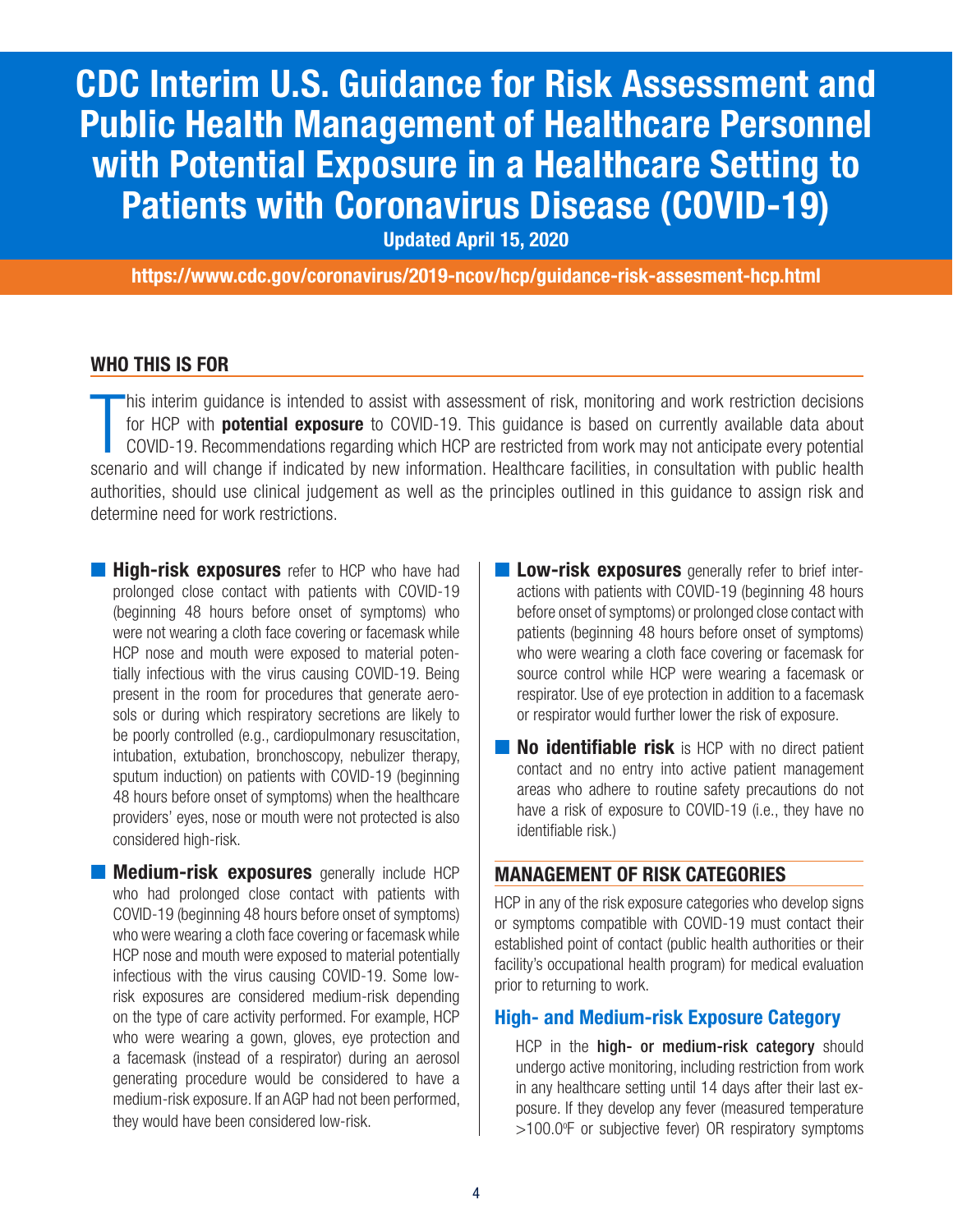consistent with COVID-19 (e.g., cough, shortness of breath, sore throat)\* they should immediately self-isolate (separate themselves from others) and notify their local or state public health authority and healthcare facility promptly so that they can coordinate consultation and referral to a healthcare provider for further evaluation.

#### **Low-risk Exposure Category**

HCP in the **low-risk category** should perform self-monitoring with delegated supervision until 14 days after the last potential exposure. Asymptomatic HCP in this category are not restricted from work.

They should check their temperature twice daily and remain alert for respiratory symptoms consistent with COVID-19 (e.g., cough, shortness of breath, sore throat.)\* They should ensure they are afebrile and asymptomatic before leaving home and reporting for work. If they do not have fever or respiratory symptoms they may report to work. If they develop fever (measured temperature >100.0°F or subjective fever) OR respiratory symptoms they should immediately self-isolate (separate themselves from others) and notify their local or state public health authority or healthcare facility promptly so that they can coordinate consultation and referral to a healthcare provider for further evaluation. On days HCP are scheduled to work, healthcare facilities could consider measuring temperature and assessing symptoms prior to starting work. Alternatively, facilities could consider having HCP report temperature and symptoms to occupational health prior to starting work. Modes of communication may include telephone calls or any electronic or internetbased means of communication.

#### **HCP Who Adhere to All Recommended Infection Prevention and Control Practices**

Proper adherence to currently recommended infection control practices, including all recommended PPE, should protect HCP having prolonged close contact with patients infected with COVID-19. However, to account for any inconsistencies in use or adherence that could result in unrecognized exposures, HCP should still perform selfmonitoring with delegated supervision as described under the low-risk exposure category.

#### **No Identifiable Risk Exposure Category**

HCP in the no identifiable risk category do not require monitoring or restriction from work.

#### **Community or Travel-associated Exposures**

HCP with potential exposures to COVID-19 in community settings, should have their exposure risk assessed according to CDC guidance. HCP should inform their facility's occupational health program that they have had a community or travel-associated exposure. HCP who have a community or travel-associated exposure should undergo monitoring as defined by that guidance. Those who fall into the high- or medium- risk category described there should be excluded from work in a healthcare setting until 14 days after their exposure. HCP who develop signs or symptoms compatible with COVID-19 should contact their established point of contact (public health authorities or their facility's occupational health program) for medical evaluation prior to returning to work.

#### **IMPORTANT NOTES**

Both high- and medium-risk exposures place HCP at more than low-risk for developing infection; therefore, the recommendations for active monitoring and work restrictions are the same for these exposures. However, these risk categories were created to align with risk categories described in the Interim US Guidance for Risk Assessment and Public Health Management of Persons with Potential Coronavirus Disease (COVID-19) Exposure in Travel-associated or Community Settings, which outlines criteria for quarantine and travel restrictions specific to high-risk exposures. Use that Interim Guidance for information about the movement, public activity, and travel restrictions that apply to the HCP included here.

The highest risk exposure category that applies to each person should be used to guide monitoring and work restrictions.

While respirators confer a higher level of protection than facemasks, and are recommended when caring for patients with COVID-19, facemasks still confer some level of protection to HCP, which was factored into our assessment of risk.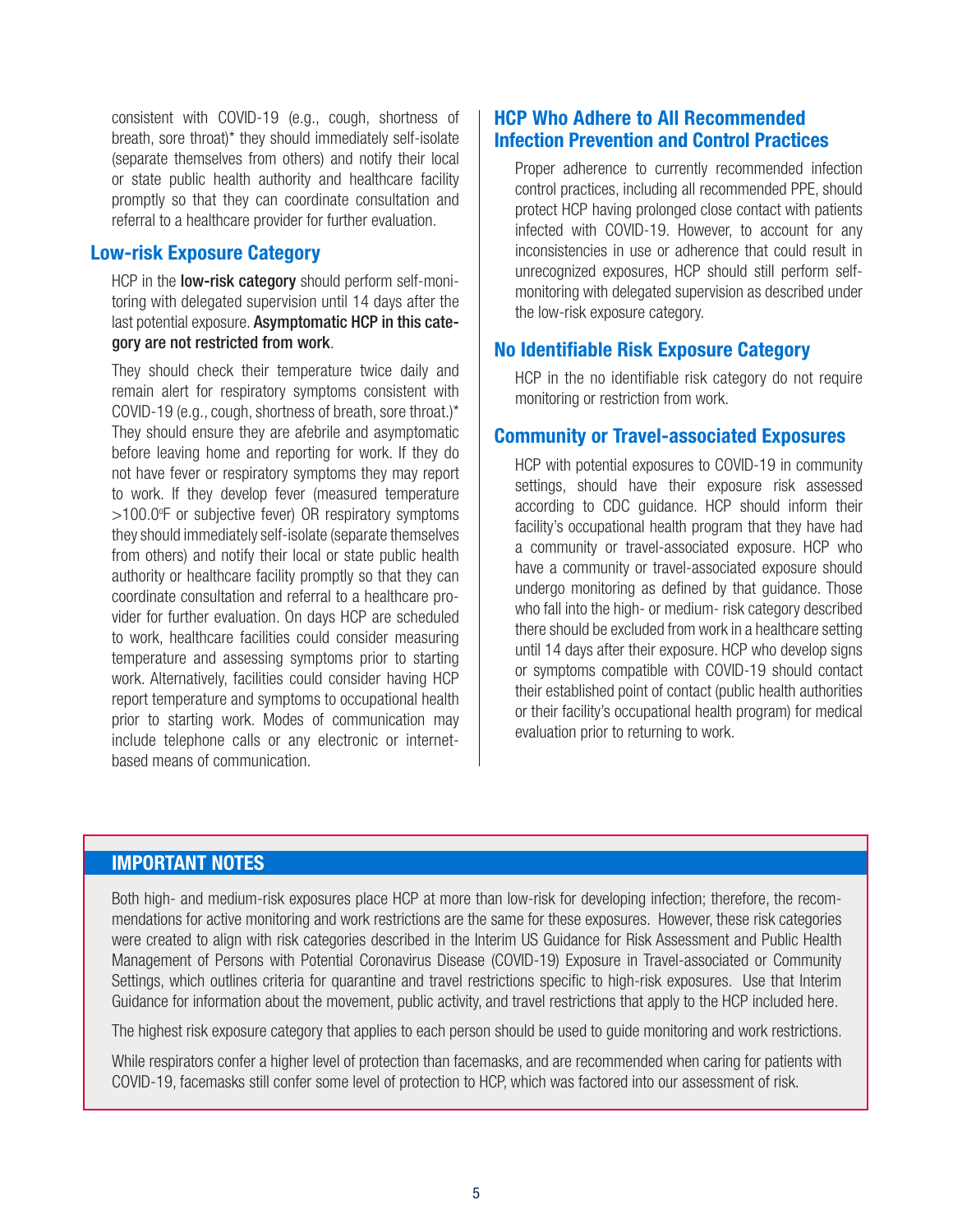#### **DEFINITIONS**

**Self-monitoring** means HCP should monitor themselves for fever by taking their temperature twice a day and remain alert for respiratory symptoms (e.g., cough, shortness of breath, sore throat.)\* Anyone on self-monitoring should be provided a plan for whom to contact if they develop fever or respiratory symptoms during the self-monitoring period to determine whether medical evaluation is needed.

**Active monitoring** means that the state or local public health authority assumes responsibility for establishing regular communication with potentially exposed people to assess for the presence of fever or respiratory symptoms (e.g., cough, shortness of breath, sore throat.)\* For HCP with high- or medium-risk exposures, CDC recommends this communication occurs at least once each day. The mode of communication can be determined by the state or local public health authority and may include telephone calls or any electronic or internet-based means of communication.

For HCP, active monitoring can be delegated by the health department to the HCP's healthcare facility occupational health or infection control program, if both the health department and the facility are in agreement. Note, inter-jurisdictional coordination will be needed if HCP live in a different local health jurisdiction than where the healthcare facility is located.

**Self-monitoring with delegated supervision** in a healthcare setting means HCP perform self-monitoring with oversight by their healthcare facility's occupational health or infection control program in coordination with the health department of jurisdiction, if both the health department and the facility are in agreement. On days HCP are scheduled to work, healthcare facilities could consider measuring temperature and assessing symptoms prior to starting work. Alternatively, a facility may consider having HCP report temperature and absence of symptoms to occupational health prior to starting work. Modes of communication may include telephone calls or any electronic or internet-based means of communication.

Occupational health or infection control personnel should establish points of contact between the organization, the self-monitoring personnel and the local or state health departments of authority in the location where self-monitoring personnel will be during the self-monitoring period. This communication should result in agreement on a plan for medical evaluation of personnel who develop fever or respiratory symptoms (e.g., cough, shortness of breath, sore throat)\* during the self-monitoring period. The plan should include instructions for notifying occupational health and the local public health authority, and transportation arrangements to a designated hospital, if medically necessary, with advance notice if fever

or respiratory symptoms occur. The supervising organization should remain in contact with HCP through the self-monitoring period to manage self-monitoring activities and provide timely and appropriate follow-up if symptoms occur in a HCP. Note, inter-jurisdictional coordination will be needed if HCP live in a different local health jurisdiction than where the healthcare facility is located.

**Close contact** for healthcare exposures is defined as follows: a) being within approximately 6 feet (2 meters), of a person with COVID-19 for a prolonged period of time (such as caring for or visiting the patient; or sitting within 6 feet of the patient in a healthcare waiting area or room); or b) having unprotected direct contact with infectious secretions or excretions of the patient (e.g., being coughed on, touching used tissues with a bare hand.)

Data are limited for definitions of close contact. Factors for consideration include the duration of exposure (e.g., longer exposure time likely increases exposure risk), clinical symptoms of the patient (e.g., coughing likely increases exposure risk) and whether the patient was wearing a facemask (which can efficiently block respiratory secretions from contaminating others and the environment), PPE used by personnel and whether aerosol-generating procedures were performed. Data are insufficient to precisely define the duration of time that constitutes a prolonged exposure. However, until more is known about transmission risks, it is reasonable to consider an exposure greater than a few minutes as a prolonged exposure. Brief interactions are less likely to result in transmission; however, clinical symptoms of the patient and type of interaction (e.g., did the patient cough directly into the face of the HCP) remain important. Recommendations will be updated as more information becomes available.

Risk stratification can be made in consultation with public health authorities. Examples of brief interactions include: briefly entering the patient room without having direct contact with the patient or their secretions/excretions, brief conversation at a triage desk with a patient who was not wearing a facemask. See the table later in this document for more detailed information.

**Healthcare Personnel:** For the purposes of this document HCP refers to all paid and unpaid persons serving in healthcare settings who have the potential for direct or indirect exposure to patients or infectious materials, including body substances; contaminated medical supplies, devices and equipment; contaminated environmental surfaces; or contaminated air. For this document, HCP does not include clinical laboratory personnel.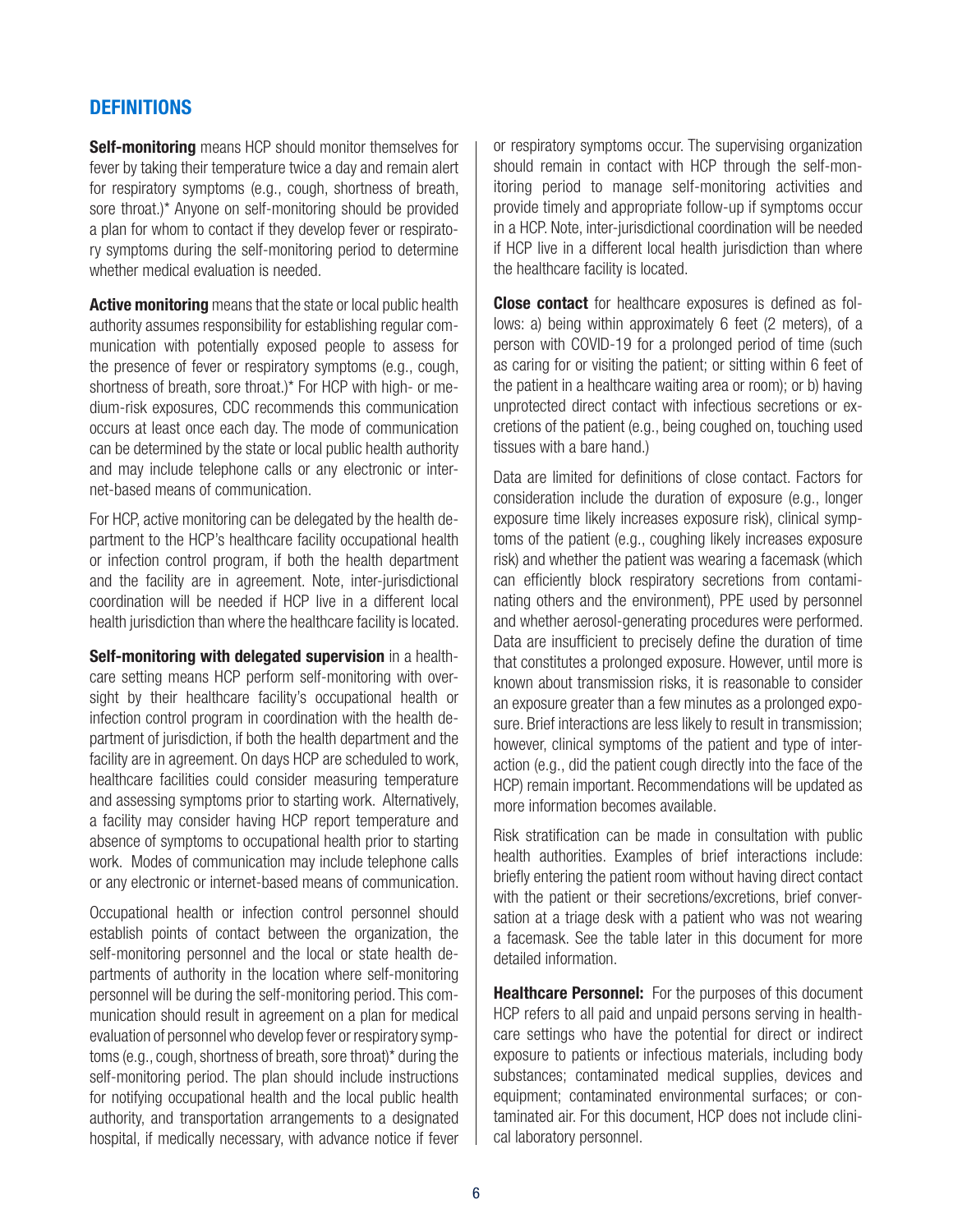#### **ADDITIONAL CONSIDERATIONS AND RECOMMENDATIONS**

While contact tracing and risk assessment, with appropriate implementation of HCP work restrictions, of potentially exposed HCP remains the recommended strategy for identifying and reducing the risk of transmission of COVID-19 to HCP, patients, and others, it is not practical or achievable in all situations. Community transmission of COVID-19 in the United States has been reported in multiple areas. This development means some recommended actions (e.g., contact tracing and risk assessment of all potentially exposed HCP) are impractical for implementation by healthcare facilities. In the setting of community transmission, all HCP are at some risk for exposure to COVID-19, whether in the workplace or in the community. Devoting resources to contact tracing and retrospective risk assessment could divert resources from other important infection prevention and control activities. Facilities should shift emphasis to more routine practices, which include asking HCP to report recognized exposures, regularly monitor themselves for fever and symptoms of respiratory infection and not report to work when ill. Facilities should develop a plan for how they will screen for symptoms and evaluate ill HCP. This could include having HCP report absence of fever and symptoms prior to starting work each day.

Facilities could consider allowing asymptomatic HCP who have had an exposure to a COVID-19 patient to continue to work after options to improve staffing have been exhausted and in consultation with their occupational health program. These HCP should still report temperature and absence of symptoms each day prior to starting work. Facilities could have exposed HCP wear a facemask while at work for the 14 days after the exposure event if there is a sufficient supply of facemasks. If HCP develop even mild symptoms consistent with COVID-19, they must cease patient care activities, don a facemask (if not already wearing), and notify their supervisor or occupational health services prior to leaving work.

\* Fever is either measured temperature >100.0°F or subjective fever. Note that fever may be intermittent or may not be present in some patients, such as those who are elderly, immunosuppressed, or taking certain medications (e.g., NSAIDs). Clinical judgement should be used to guide testing of patients in such situations. Respiratory symptoms consistent with COVID-19 are cough, shortness of breath, and sore throat. Medical evaluation may be recommended for lower temperatures (<100.0°F) or other symptoms (e.g., muscle aches, nausea, vomiting, diarrhea, abdominal pain headache, runny nose, fatigue) based on assessment by public health authorities.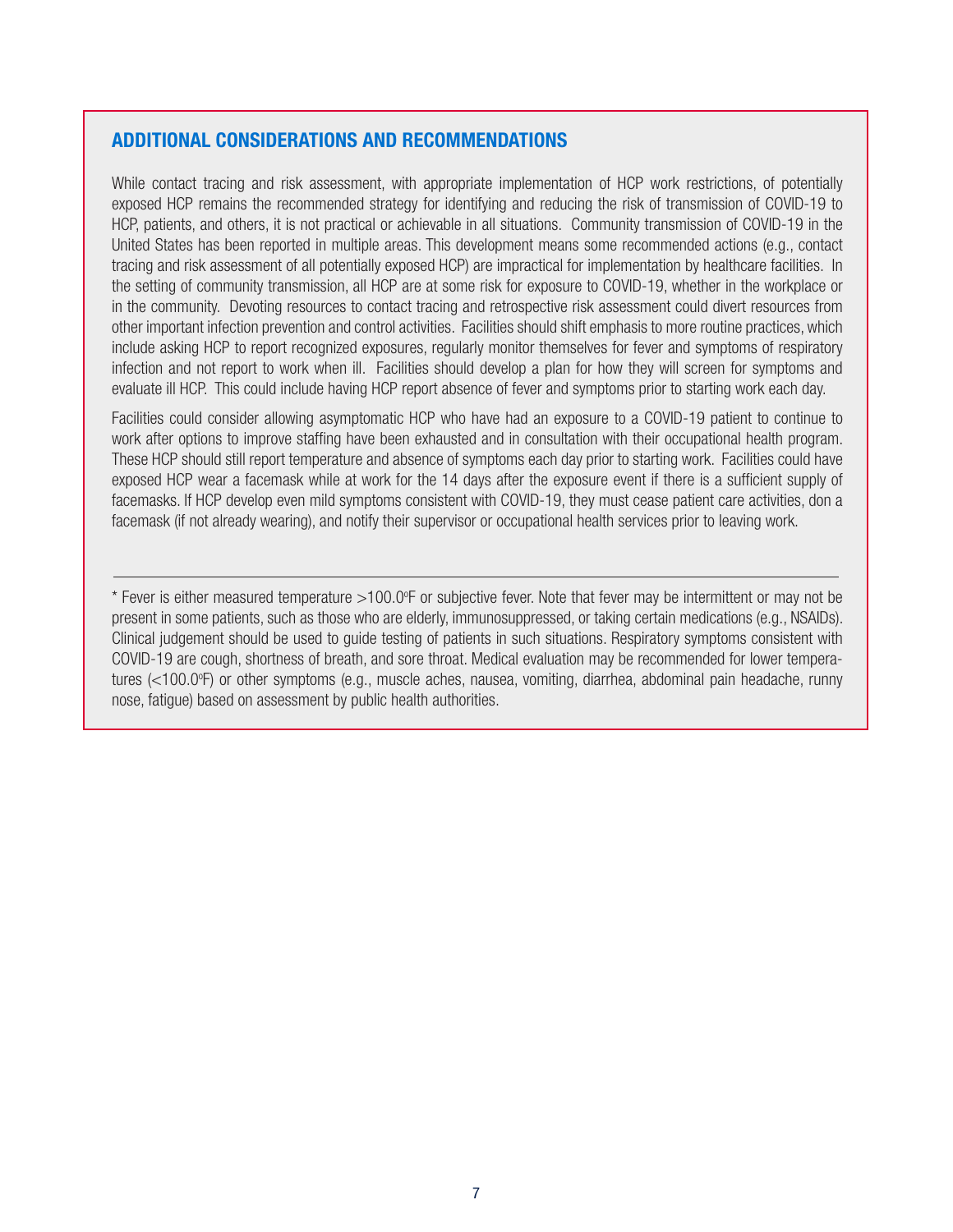**Epidemiologic Risk Classification for Asymptomatic Healthcare Personnel Following** Exposure to Patients with Coronavirus Disease (COVID-19) or their Secretions/Excretions in a Healthcare Setting, and their Associated Monitoring and Work Restriction Recommendations

| Epidemiologic risk factors                                                                                  | <b>Exposure</b><br>category | <b>Recommended Monitoring for</b><br>COVID-19 (until 14 days after<br>last potential exposure)           | <b>Work Restrictions for</b><br><b>Asymptomatic HCP</b> |  |  |  |
|-------------------------------------------------------------------------------------------------------------|-----------------------------|----------------------------------------------------------------------------------------------------------|---------------------------------------------------------|--|--|--|
| Prolonged close contact with a COVID-19 patient who was wearing a facemask (i.e., source control)           |                             |                                                                                                          |                                                         |  |  |  |
| <b>HCP PPE: None</b>                                                                                        | Medium                      | Active                                                                                                   | Exclude from work for 14 days<br>after last exposure    |  |  |  |
| HCP PPE: Not wearing a facemask or<br>respirator.                                                           | Medium                      | Active                                                                                                   | Exclude from work for 14 days<br>after last exposure    |  |  |  |
| HCP PPE: Not wearing eye protection                                                                         | Low                         | Self with delegated supervision                                                                          | None                                                    |  |  |  |
| HCP PPE: Not wearing gown or<br>gloves <sup>a</sup>                                                         | Low                         | Self with delegated supervision                                                                          | <b>None</b>                                             |  |  |  |
| HCP PPE: Wearing all recommended<br>PPE (except wearing a facemask<br>instead of a respirator)              | Low                         | Self with delegated supervision                                                                          | None                                                    |  |  |  |
|                                                                                                             |                             | Prolonged close contact with a COVID-19 patient who was not wearing a facemask (i.e., no source control) |                                                         |  |  |  |
| <b>HCP PPE: None</b>                                                                                        | High                        | Active                                                                                                   | Exclude from work for 14 days<br>after last exposure    |  |  |  |
| HCP PPE: Not wearing a facemask<br>or respirator                                                            | High                        | Active                                                                                                   | Exclude from work for 14 days<br>after last exposure    |  |  |  |
| HCP PPE: Not wearing eye<br>protection <sup>b</sup>                                                         | Medium                      | Active                                                                                                   | Exclude from work for 14 days<br>after last exposure    |  |  |  |
| HCP PPE: Not wearing gown or<br>gloves <sup>a, b</sup>                                                      | l ow                        | Self with delegated supervision                                                                          | None                                                    |  |  |  |
| HCP PPE: Wearing all recommended<br>PPE (except wearing a facemask<br>instead of a respirator) <sup>b</sup> | Low                         | Self with delegated supervision                                                                          | None                                                    |  |  |  |

<sup>a</sup> The risk category for these rows would be elevated by one level if HCP had extensive body contact with the patients (e.g., rolling the patient).

b The risk category for these rows would be elevated by one level if HCP performed or were present for a procedure likely to generate higher concentrations of respiratory secretions or aerosols (e.g., cardiopulmonary resuscitation, intubation, extubation, bronchoscopy, nebulizer therapy, sputum induction). For example, HCP who were wearing a gown, gloves, eye protection and a facemask (instead of a respirator) during an aerosolgenerating procedure would be considered to have a medium-risk exposure.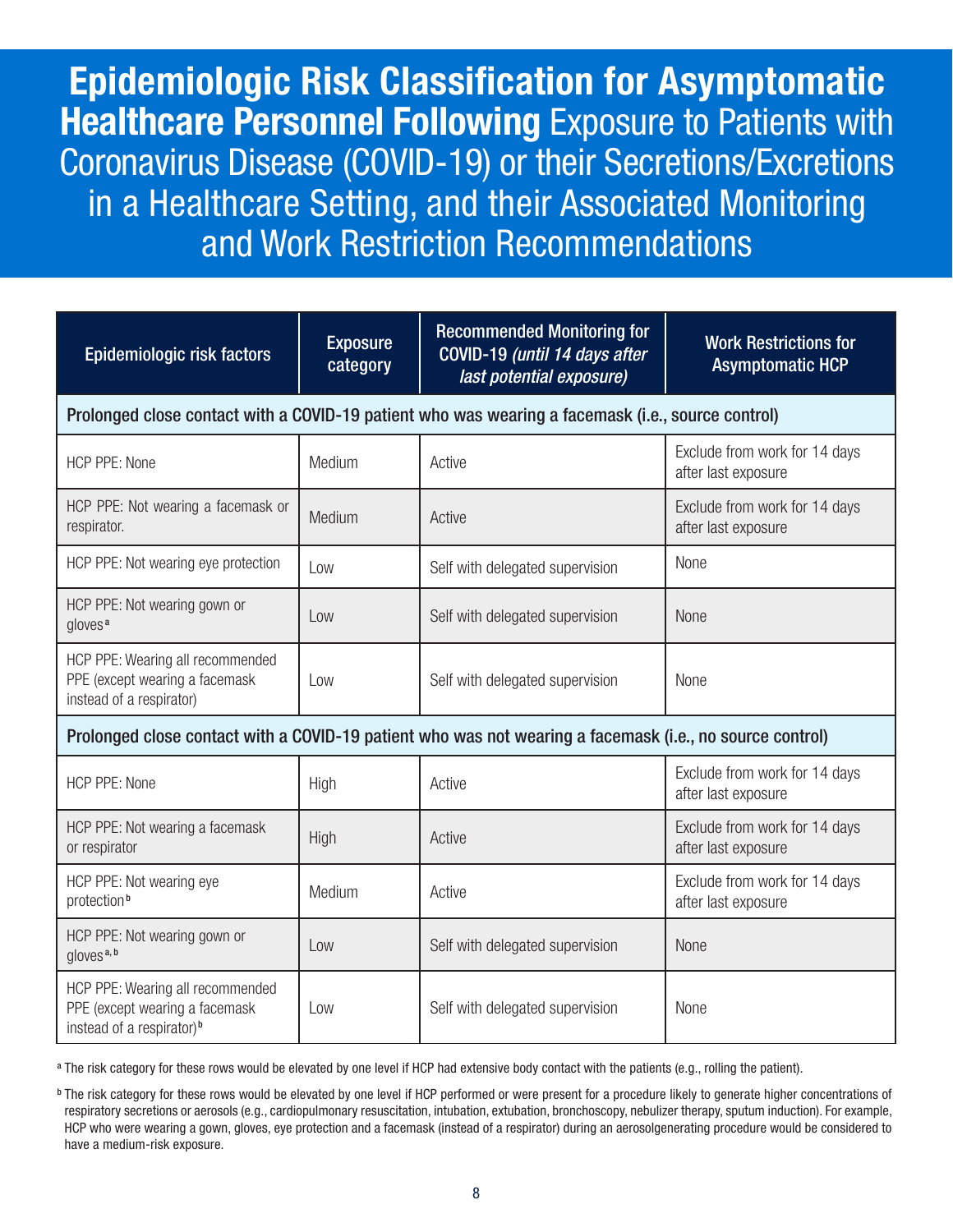#### **ADDITIONAL SCENARIOS**

Refer to the footnotes above for scenarios that would elevate the risk level for exposed HCP. For example, HCP who were wearing a gown, gloves, eye protection and a facemask (instead of a respirator) during an aerosolgenerating procedure would be considered to have a medium-risk exposure.

Proper adherence to currently recommended infection control practices, including all recommended PPE, should protect HCP having prolonged close contact with patients infected with COVID-19. However, to account for any inconsistencies in use or adherence that could result in unrecognized exposures, HCP should still perform self-monitoring with delegated supervision.

HCP not using all recommended PPE who have only brief interactions with a patient regardless of whether patient was wearing a facemask are considered low-risk. Examples of brief interactions include: brief conversation at a triage desk; briefly entering a patient room but not having direct contact with the patient or the patient's secretions/excretions; entering the patient room immediately after the patient was discharged.

HCP who walk by a patient or who have no direct contact with the patient or their secretions/excretions and no entry into the patient room are considered to have no identifiable risk.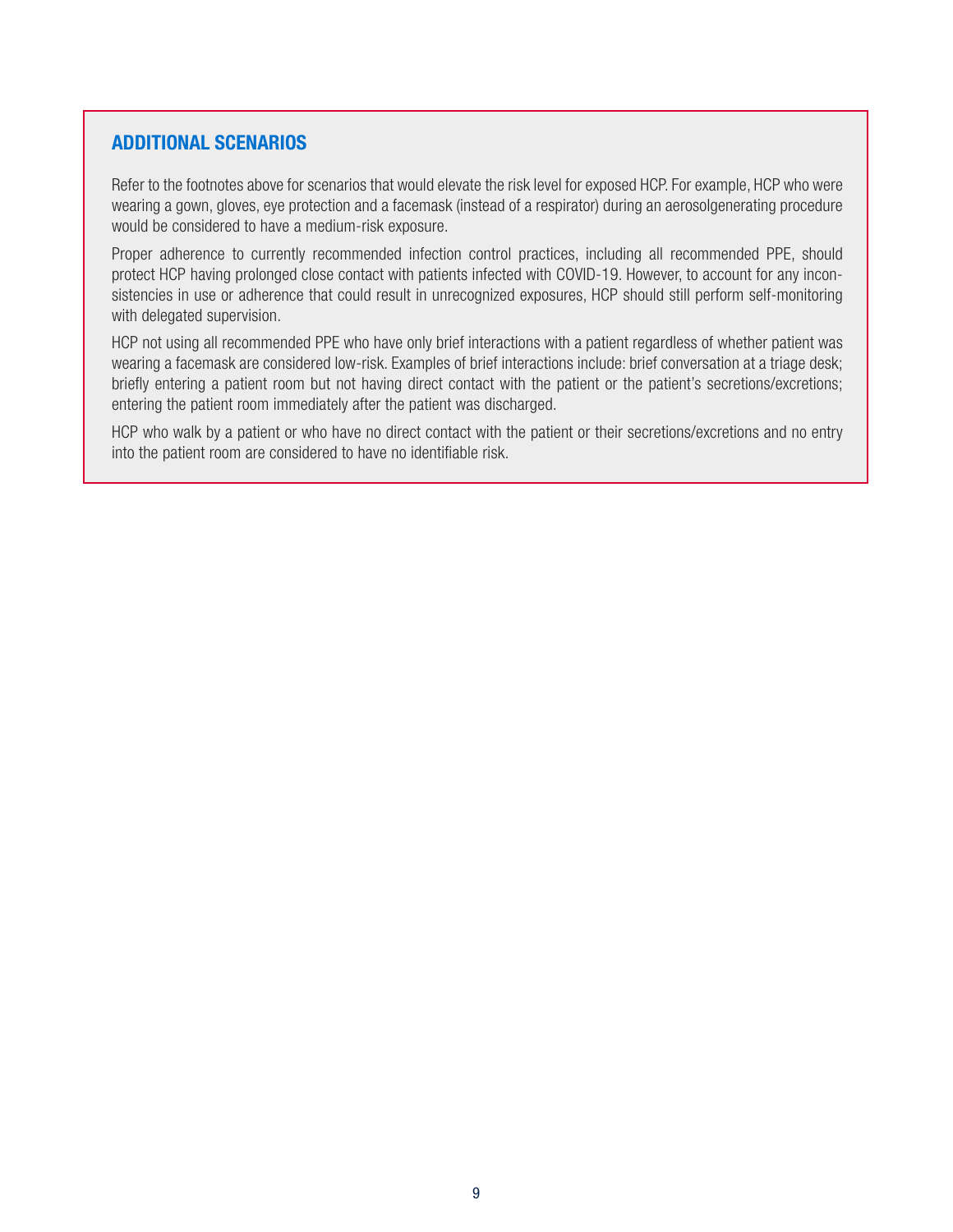# **NJDOH COVID-19 FEVER AND SYMPTOM MONITORING LOG FOR HCP**

| Day                     | <b>Date</b>                | <b>Time</b> | <b>Temperature</b> | <b>Symptom Monitoring</b> |                                            |                                 |                               |
|-------------------------|----------------------------|-------------|--------------------|---------------------------|--------------------------------------------|---------------------------------|-------------------------------|
|                         |                            |             |                    | Fever                     | $\square$ Yes<br>$\square$ No              | Difficulty-                     | $\Box$ Yes $\Box$ No          |
|                         |                            |             |                    | Cough                     | $\Box$ No<br>$\square$ Yes                 | <b>Breathing</b>                |                               |
| 1                       |                            | AM          | $\degree$ F        | <b>Sore Throat</b>        | $\Box$ No<br>$\square$ Yes                 | Headache                        | $\square$ Yes<br>$\Box$ No    |
|                         | <b>MONTH</b><br><b>DAY</b> | PM          | $\degree$ F        | Vomiting                  | $\square$ Yes<br>$\Box$ No                 | Muscle-                         | $\square$ Yes<br>$\Box$ No    |
|                         |                            |             |                    | <b>Diarrhea</b>           | $\square$ Yes<br>$\Box$ No                 | Ache                            |                               |
|                         |                            |             |                    | Fever                     | $\Box$ No<br>$\square$ Yes                 | Difficulty-                     | $\Box$ Yes $\Box$ No          |
|                         |                            |             |                    | Cough                     | $\square$ Yes<br>$\Box$ No                 | <b>Breathing</b>                |                               |
| 2                       |                            | AM          | °F                 | Sore Throat               | $\square$ Yes<br>$\Box$ No                 | Headache                        | $\square$ Yes<br>$\Box$ No    |
|                         | <b>MONTH</b><br>DAY        | PM          | $\mathsf{P}$       | Vomiting                  | $\square$ Yes<br>$\Box$ No                 | Muscle-                         | $\square$ Yes<br>$\Box$ No    |
|                         |                            |             |                    | Diarrhea                  | $\square$ Yes<br>$\Box$ No                 | Ache                            |                               |
|                         |                            |             |                    | Fever                     | $\square$ Yes<br>$\Box$ No                 | Difficulty-                     | $\Box$ Yes $\Box$ No          |
|                         |                            |             |                    | Cough                     | $\square$ Yes<br>$\square$ No              | <b>Breathing</b>                |                               |
|                         |                            | <b>AM</b>   | $\degree$ F        | Sore Throat               | $\square$ Yes<br>$\Box$ No                 | Headache                        | $\square$ Yes<br>$\Box$ No    |
| 3                       | <b>MONTH</b><br><b>DAY</b> | PM          | $\degree$ F        |                           | $\square$ Yes<br>$\Box$ No                 | Muscle-                         | $\square$ Yes<br>$\Box$ No    |
|                         |                            |             |                    | Vomiting<br>Diarrhea      | $\square$ Yes                              | Ache                            |                               |
|                         |                            |             |                    | Fever                     | $\square$ No<br>$\square$ Yes<br>$\Box$ No |                                 |                               |
|                         |                            |             |                    | Cough                     | $\square$ Yes<br>$\Box$ No                 | Difficulty-<br><b>Breathing</b> | $\square$ Yes<br>$\square$ No |
|                         |                            | AM          | $\mathsf{P}$       | Sore Throat               | $\square$ Yes                              | Headache                        | $\square$ Yes<br>$\Box$ No    |
| 4                       | <b>MONTH</b><br><b>DAY</b> | PM          | $\mathsf{P}$       |                           | $\Box$ No                                  |                                 |                               |
|                         |                            |             |                    | Vomiting                  | $\square$ Yes<br>$\Box$ No                 | Muscle-<br>Ache                 | $\Box$ Yes<br>$\Box$ No       |
|                         |                            |             |                    | Diarrhea                  | $\square$ Yes<br>$\Box$ No                 |                                 |                               |
|                         |                            |             |                    | Fever                     | $\square$ Yes<br>$\square$ No              | Difficulty-<br><b>Breathing</b> | $\Box$ Yes $\Box$ No          |
|                         |                            | AM          | $\mathsf{P}$       | Cough                     | $\square$ Yes<br>$\Box$ No                 |                                 |                               |
| 5                       | <b>MONTH</b><br><b>DAY</b> |             | $\degree$ F        | Sore Throat               | $\square$ Yes<br>$\square$ No              | Headache                        | $\square$ Yes<br>$\Box$ No    |
|                         |                            | PM          |                    | Vomiting                  | $\square$ Yes<br>$\Box$ No                 | Muscle-<br>Ache                 | $\square$ Yes<br>$\Box$ No    |
|                         |                            |             |                    | <b>Diarrhea</b>           | $\square$ Yes<br>$\square$ No              |                                 |                               |
|                         |                            |             |                    | Fever                     | $\square$ Yes<br>$\Box$ No                 | Difficulty-                     | $\Box$ Yes $\Box$ No          |
|                         |                            | AM          | °F                 | Cough                     | $\square$ Yes<br>$\Box$ No                 | <b>Breathing</b>                |                               |
| 6                       |                            |             |                    | Sore Throat               | $\square$ Yes<br>$\Box$ No                 | Headache                        | $\square$ Yes<br>$\square$ No |
|                         | <b>MONTH</b><br>DAY        | PМ          | $\degree$ F        | Vomiting                  | $\Box$ Yes<br>$\Box$ No                    | Muscle-                         | $\Box$ Yes $\Box$ No          |
|                         |                            |             |                    | Diarrhea                  | $\square$ Yes<br>$\Box$ No                 | Ache                            |                               |
|                         |                            |             |                    | Fever                     | $\square$ Yes<br>$\Box$ No                 | Difficulty-                     | $\Box$ Yes $\Box$ No          |
|                         |                            | AM          | $\degree$ F        | Cough                     | $\square$ Yes<br>$\Box$ No                 | <b>Breathing</b>                |                               |
| $\overline{\mathbf{z}}$ |                            |             |                    | Sore Throat               | $\square$ Yes<br>$\square$ No              | Headache                        | $\Box$ Yes $\Box$ No          |
|                         | <b>MONTH</b><br><b>DAY</b> | PM          | $\mathsf{P}$       | Vomiting                  | $\square$ Yes<br>$\Box$ No                 | Muscle -                        | $\Box$ Yes $\Box$ No          |
|                         |                            |             |                    | <b>Diarrhea</b>           | $\square$ Yes<br>$\square$ No              | Ache                            |                               |
|                         |                            |             |                    | Fever                     | $\Box$ No<br>$\square$ Yes                 | Difficulty-                     | □ Yes □ No                    |
|                         |                            | AM          | $\mathsf{P}$       | Cough                     | $\square$ Yes<br>$\Box$ No                 | <b>Breathing</b>                |                               |
| 8                       |                            |             |                    | Sore Throat               | $\Box$ No<br>$\Box$ Yes                    | Headache                        | $\Box$ Yes $\Box$ No          |
|                         | <b>MONTH</b><br>DAY        | PM          | $\mathsf{P}$       | Vomiting                  | $\square$ Yes<br>$\Box$ No                 | Muscle-                         | $\Box$ Yes $\Box$ No          |
|                         |                            |             |                    | Diarrhea                  | $\Box$ Yes<br>$\Box$ No                    | Ache                            |                               |

*Continue on the next page*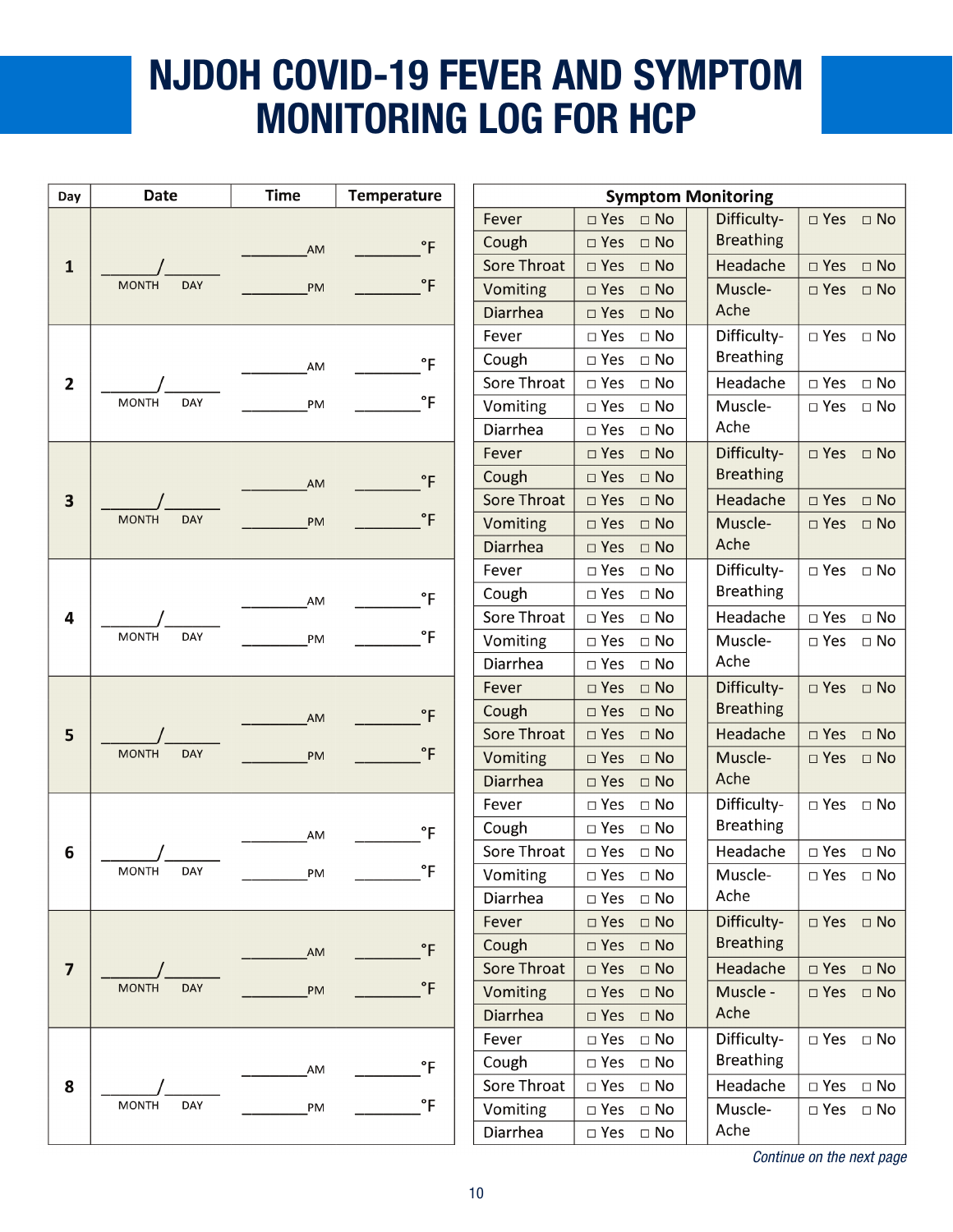### **NJDOH COVID-19 FEVER AND SYMPTOM MONITORING LOG FOR HCP** *Continued*

| Day | <b>Date</b>                | <b>Time</b> | <b>Temperature</b> | <b>Symptom Monitoring</b> |                               |                  |                               |
|-----|----------------------------|-------------|--------------------|---------------------------|-------------------------------|------------------|-------------------------------|
|     |                            |             |                    | Fever                     | $\square$ Yes<br>$\Box$ No    | Difficulty-      | $\Box$ Yes<br>$\Box$ No       |
|     |                            | AM          | $\degree$ F        | Cough                     | $\square$ Yes<br>$\square$ No | <b>Breathing</b> |                               |
| 9   |                            |             |                    | Sore Throat               | $\square$ Yes<br>$\Box$ No    | Headache         | $\square$ Yes<br>$\Box$ No    |
|     | <b>MONTH</b><br><b>DAY</b> | PM          | $\degree$ F        | Vomiting                  | $\square$ Yes<br>$\Box$ No    | Muscle-          | $\square$ Yes<br>$\square$ No |
|     |                            |             |                    | Diarrhea                  | $\square$ Yes<br>$\Box$ No    | Ache             |                               |
|     |                            |             |                    | Fever                     | $\square$ Yes<br>$\Box$ No    | Difficulty-      | $\square$ Yes<br>$\Box$ No    |
|     |                            | AM          | $\circ$ F          | Cough                     | $\square$ Yes<br>$\Box$ No    | <b>Breathing</b> |                               |
| 10  |                            |             |                    | Sore Throat               | $\square$ Yes<br>$\Box$ No    | Headache         | $\square$ Yes<br>$\Box$ No    |
|     | <b>MONTH</b><br><b>DAY</b> | PM          | $\degree$ F        | Vomiting                  | $\square$ Yes<br>$\Box$ No    | Muscle-          | $\square$ Yes<br>$\square$ No |
|     |                            |             |                    | <b>Diarrhea</b>           | $\square$ Yes<br>$\Box$ No    | Ache             |                               |
|     |                            |             |                    | Fever                     | $\square$ Yes<br>$\Box$ No    | Difficulty-      | $\square$ Yes<br>$\Box$ No    |
|     |                            | AM          | $\circ$ F          | Cough                     | $\square$ Yes<br>$\Box$ No    | <b>Breathing</b> |                               |
| 11  |                            |             |                    | <b>Sore Throat</b>        | $\square$ Yes<br>$\Box$ No    | Headache         | $\square$ Yes<br>$\square$ No |
|     | <b>MONTH</b><br>DAY        | PM          | $\degree$ F        | Vomiting                  | $\square$ Yes<br>$\Box$ No    | Muscle-          | $\square$ Yes<br>$\Box$ No    |
|     |                            |             |                    | Diarrhea                  | $\Box$ No<br>$\square$ Yes    | Ache             |                               |
|     |                            |             |                    | Fever                     | $\Box$ No<br>$\square$ Yes    | Difficulty-      | $\Box$ Yes<br>$\Box$ No       |
|     |                            | AM          | $\degree$ F        | Cough                     | $\square$ Yes<br>$\Box$ No    | <b>Breathing</b> |                               |
| 12  |                            |             |                    | Sore Throat               | $\square$ Yes<br>$\Box$ No    | Headache         | $\Box$ Yes<br>$\Box$ No       |
|     | <b>MONTH</b><br><b>DAY</b> | PM          | $\degree$ F        | Vomiting                  | $\square$ Yes<br>$\Box$ No    | Muscle-          | $\square$ Yes<br>$\Box$ No    |
|     |                            |             |                    | Diarrhea                  | $\square$ Yes<br>$\Box$ No    | Ache             |                               |
|     |                            |             |                    | Fever                     | $\square$ Yes<br>$\Box$ No    | Difficulty-      | $\square$ Yes<br>$\Box$ No    |
|     |                            | AM          | $\degree$ F        | Cough                     | $\square$ Yes<br>$\Box$ No    | <b>Breathing</b> |                               |
| 13  |                            |             |                    | <b>Sore Throat</b>        | $\square$ Yes<br>$\Box$ No    | Headache         | $\Box$ Yes<br>$\Box$ No       |
|     | <b>MONTH</b><br><b>DAY</b> | PM          | $\circ$ F          | Vomiting                  | $\square$ Yes<br>$\Box$ No    | Muscle-          | $\square$ Yes<br>$\square$ No |
|     |                            |             |                    | Diarrhea                  | $\square$ Yes<br>$\Box$ No    | Ache             |                               |
|     |                            |             |                    | Fever                     | $\square$ Yes<br>$\Box$ No    | Difficulty-      | $\square$ Yes<br>$\Box$ No    |
|     |                            |             | $\degree$ F        | Cough                     | $\square$ Yes<br>$\Box$ No    | <b>Breathing</b> |                               |
| 14  |                            | AM          |                    | Sore Throat               | $\Box$ Yes<br>$\Box$ No       | Headache         | $\square$ Yes<br>$\Box$ No    |
|     | <b>MONTH</b><br><b>DAY</b> | PM          | $\degree$ F        | Vomiting                  | $\square$ Yes<br>$\Box$ No    | Muscle-          | $\square$ Yes<br>$\Box$ No    |
|     |                            |             |                    | Diarrhea                  | $\square$ Yes<br>$\Box$ No    | Ache             |                               |
|     |                            |             |                    | Diarrhea                  | $\square$ Yes<br>$\Box$ No    |                  |                               |
|     |                            |             |                    |                           |                               |                  |                               |

|                                                                                                     | Sex: M F                                                                                                       |                   |
|-----------------------------------------------------------------------------------------------------|----------------------------------------------------------------------------------------------------------------|-------------------|
| (2) Street address: __________________________________City, State: ________________________________ |                                                                                                                | Telephone number: |
|                                                                                                     |                                                                                                                |                   |
|                                                                                                     | Furloughed from work? The manufacturer of the state of the state of the state of the state of the state of the |                   |
| (4) Case ID number (from contact listing form): Contact number (from contact listing form):         |                                                                                                                |                   |
| (5) Facility where the contact occurred case occur: ____________________________                    |                                                                                                                |                   |
| Date of last contact with the case (mm/dd/yyyy): ________________________________                   |                                                                                                                |                   |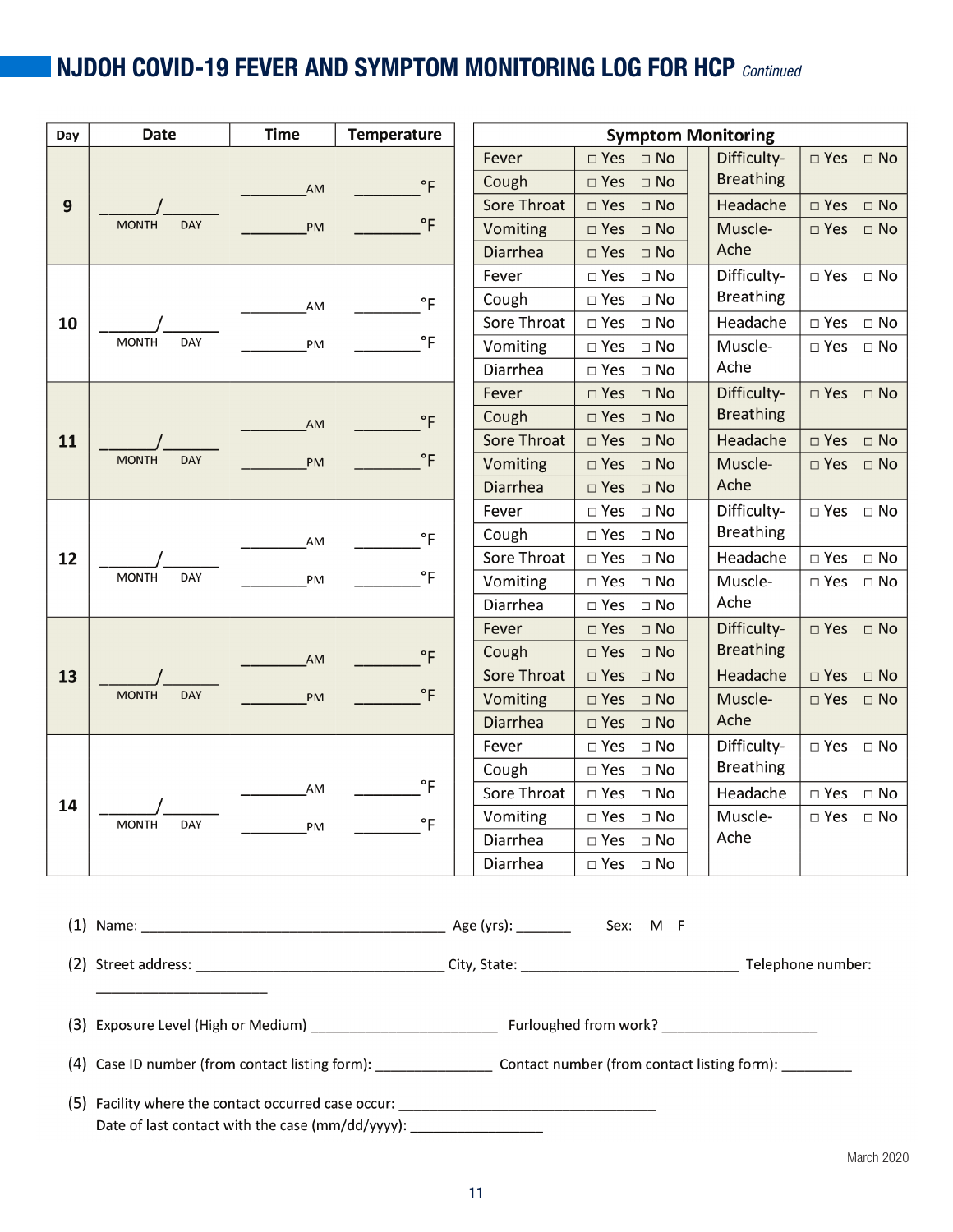## **Criteria for Return to Work for Healthcare Personnel with Suspected or Confirmed COVID-19**

**Interim Guidance | Updated April 30, 2020**

**https://www.cdc.gov/coronavirus/2019-ncov/hcp/return-to-work.html**

#### **WHO THIS IS FOR**

ccupational health programs and public health officials making decisions about return to work for healthcare personnel (HCP) with confirmed COVID-19, or who have suspected COVID-19 (e.g., developed symptoms of a respiratory infection [e.g., cough, sore throat, shortness of breath, fever] but did not get tested for COVID-19).

Decisions about return to work for HCP with confirmed or suspected COVID-19 should be made in the context of local circumstances. Options include a symptom-based (i.e., time-since-illness-onset and time-since-recovery strategy) or time-based strategy or a test-based strategy. Of note, there have been reports of prolonged detection of RNA without direct correlation to viral culture.

| Symptomatic HCP with suspected or confirmed COVID-19<br>Either strategy is acceptable depending on local circumstances:                                                                                                                                                                      |                                                                                                                                                                                                                                                                                                                                                                                                                                                                                                                                                                                                                                                            |  |  |
|----------------------------------------------------------------------------------------------------------------------------------------------------------------------------------------------------------------------------------------------------------------------------------------------|------------------------------------------------------------------------------------------------------------------------------------------------------------------------------------------------------------------------------------------------------------------------------------------------------------------------------------------------------------------------------------------------------------------------------------------------------------------------------------------------------------------------------------------------------------------------------------------------------------------------------------------------------------|--|--|
| <b>Symptom-based strategy.</b><br><b>Exclude from work until:</b>                                                                                                                                                                                                                            | <b>Test-based strategy.</b><br><b>Exclude from work until:</b>                                                                                                                                                                                                                                                                                                                                                                                                                                                                                                                                                                                             |  |  |
| At least 3 days (72 hours) have passed since recovery<br>defined as resolution of fever without the use of fever-<br>reducing medications and improvement in respiratory<br>symptoms (e.g., cough, shortness of breath); and, at least<br>10 days have passed since symptoms first appeared. | Resolution of fever without the use of fever-reducing medications and im-<br>provement in respiratory symptoms (e.g., cough, shortness of breath), and<br>negative results of an FDA Emergency Use Authorized COVID-19 molec-<br>ular assay for detection of SARS-CoV-2 RNA from at least two consecu-<br>tive respiratory specimens collected $\geq$ 24 hours apart (total of two negative<br>specimens)[1]. See Interim Guidelines for Collecting, Handling, and Testing<br>Clinical Specimens for 2019 Novel Coronavirus (2019-nCoV). Of note, there<br>have been reports of prolonged detection of RNA without direct correlation<br>to viral culture. |  |  |
|                                                                                                                                                                                                                                                                                              |                                                                                                                                                                                                                                                                                                                                                                                                                                                                                                                                                                                                                                                            |  |  |
|                                                                                                                                                                                                                                                                                              | HCP with laboratory-confirmed COVID-19 who have not had any symptoms<br>Either strategy is acceptable depending on local circumstances:                                                                                                                                                                                                                                                                                                                                                                                                                                                                                                                    |  |  |
| <b>Time-based strategy.</b><br><b>Exclude from work until:</b>                                                                                                                                                                                                                               | <b>Test-based strategy.</b><br><b>Exclude from work until:</b>                                                                                                                                                                                                                                                                                                                                                                                                                                                                                                                                                                                             |  |  |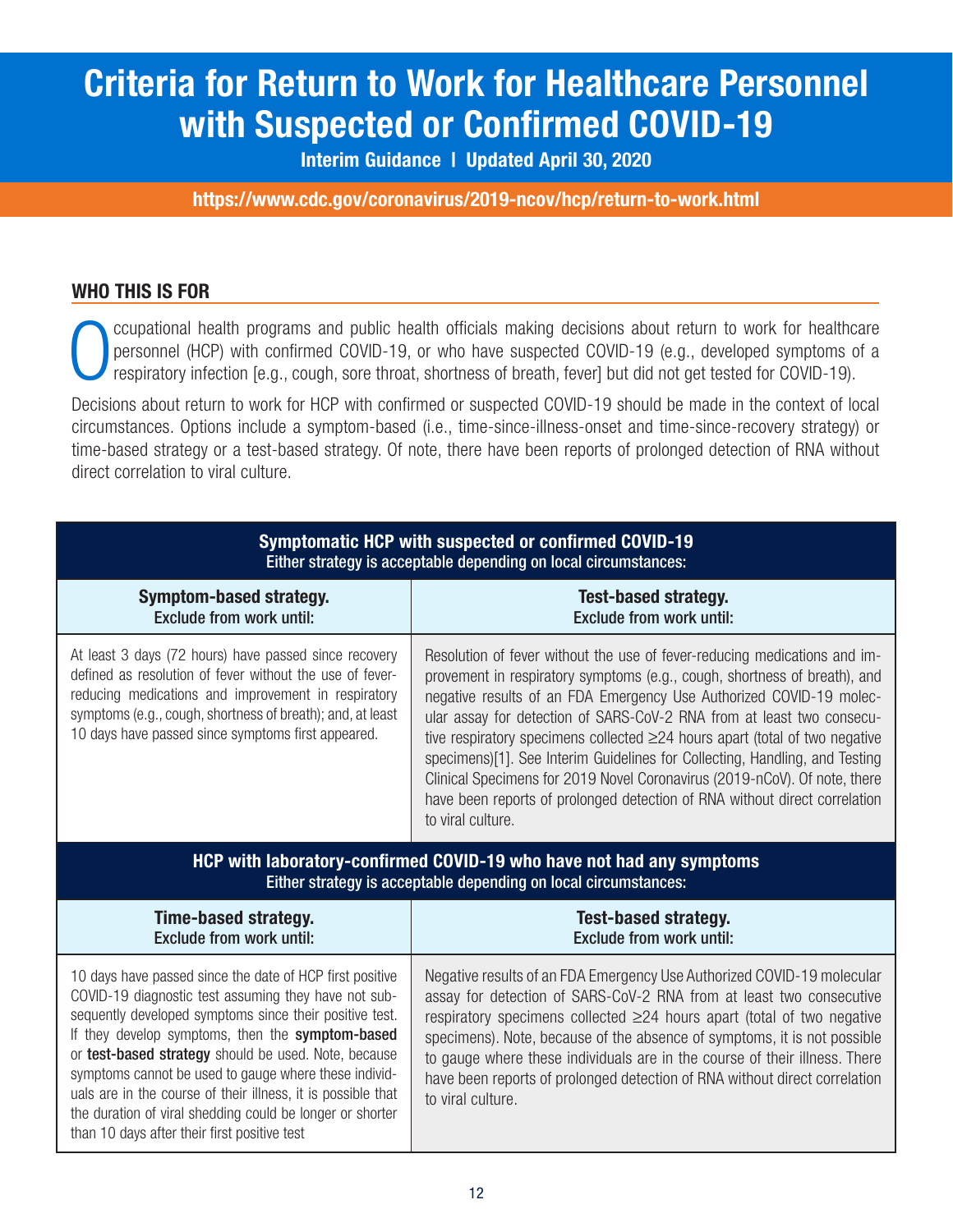### **Return to Work Practices and Work Restrictions**

#### **After returning to work, HCP should:**

■ Wear a facemask for source control at all times while in the healthcare facility until all symptoms are completely resolved or at baseline. A facemask instead of a cloth face covering should be used by these HCP for source control during this time period while in the facility. After this time period, these HCP should revert to their facility policy regarding [universal source control](https://www.cdc.gov/coronavirus/2019-ncov/hcp/infection-control-recommendations.html) during the pandemic.

Note: A facemask for source control does not replace the need to wear an N95 or higher-level respirator (or other recommended PPE) when indicated, including when caring for patients with suspected or confirmed COVID-19. N95s or other respirators with an exhaust valve might not provide source control.

■ Self-monitor for symptoms and seek re-evaluation from occupational health if respiratory symptoms recur or worsen.

### **Strategies to Mitigate Healthcare Personnel Staffing Shortagess**

Maintaining appropriate staffing in healthcare facilities is essential to providing a safe work environment for HCP and safe patient care. As the COVID-19 pandemic progresses, staffing shortages will likely occur due to HCP exposures, illness or need to care for family members at home. Healthcare facilities must be prepared for potential staffing shortages and have plans and processes in place to mitigate them, including considerations for permitting HCP to return [to work without meeting all return-to-work criteria above. Refer to the Strategies to Mitigate](https://www.cdc.gov/coronavirus/2019-ncov/hcp/mitigating-staff-shortages.html) Healthcare Personnel Staffing Shortages document for information. As part of this, asymptomatic HCP with a recognized COVID-19 exposure might be permitted to work in a crisis capacity [strategy to address staffing shortages if they wear a facemask for source control for 14 days](https://www.cdc.gov/coronavirus/2019-ncov/hcp/mitigating-staff-shortages.html)  after the exposure. This time period is based on the current incubation period for COVID-19 which is 14 days.

<sup>&</sup>lt;sup>1</sup> All test results should be final before isolation is ended. Testing guidance is based upon limited information and is subject to change as more information becomes available. In persons with a persistent productive cough, SARS-CoV-2-RNA might be detected for longer periods in sputum specimens than in upper respiratory tract specimens.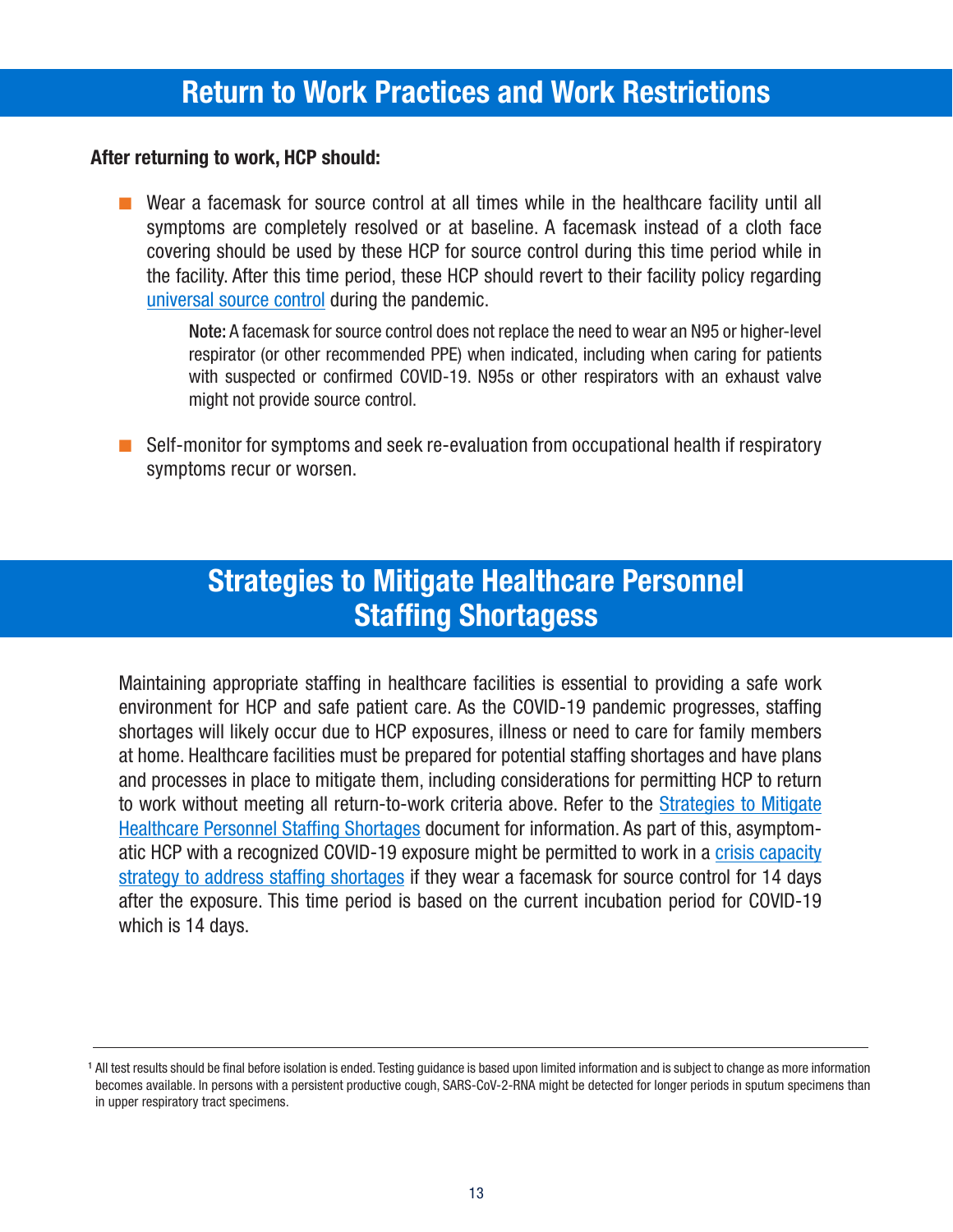## **Sample HCP Return to Work Policy Following Suspected or Confirmed COVID-19 Infection**

#### **I. POLICY**

Facility Name, in accordance with Centers for Disease Control and Prevention guidelines, has outlined in the following policy, actions to be taken to allow healthcare providers (HCP) to return to work after a suspected or confirmed COVID-19 infection.

#### **II. PROCEDURE**

- **1.** In the event that a HCP has been infected with COVID-19, occupational health, in coordination with infection prevention, infectious disease and public health, will advise the HCP of the following actions that must occur prior to returning to work within the healthcare setting.
- **2.** Options for return to work clearance include a test-based strategy or a non-test-based strategy (i.e., time-since-illnessonset and time-since-recovery strategy).

| Symptomatic HCP with suspected or confirmed COVID-19<br>Either strategy is acceptable depending on local circumstances:                                                                                                                                                                      |                                                                                                                                                                                                                                                                                                                                                                                                                                                                                                                                                                                                                                                          |  |  |
|----------------------------------------------------------------------------------------------------------------------------------------------------------------------------------------------------------------------------------------------------------------------------------------------|----------------------------------------------------------------------------------------------------------------------------------------------------------------------------------------------------------------------------------------------------------------------------------------------------------------------------------------------------------------------------------------------------------------------------------------------------------------------------------------------------------------------------------------------------------------------------------------------------------------------------------------------------------|--|--|
| <b>Symptom-based strategy.</b><br><b>Exclude from work until:</b>                                                                                                                                                                                                                            | <b>Test-based strategy.</b><br><b>Exclude from work until:</b>                                                                                                                                                                                                                                                                                                                                                                                                                                                                                                                                                                                           |  |  |
| At least 3 days (72 hours) have passed since recovery<br>defined as resolution of fever without the use of fever-<br>reducing medications and improvement in respiratory<br>symptoms (e.g., cough, shortness of breath); and, at least<br>10 days have passed since symptoms first appeared. | Resolution of fever without the use of fever-reducing medications and<br>improvement in respiratory symptoms (e.g., cough, shortness of breath), and<br>negative results of an FDA Emergency Use Authorized COVID-19 molec-<br>ular assay for detection of SARS-CoV-2 RNA from at least two consecu-<br>tive respiratory specimens collected $\geq$ 24 hours apart (total of two negative<br>specimens)[1]. See Interim Guidelines for Collecting, Handling, and Testing<br>Clinical Specimens for 2019 Novel Coronavirus (2019-nCoV). Of note, there<br>have been reports of prolonged detection of RNA without direct correlation<br>to viral culture. |  |  |
|                                                                                                                                                                                                                                                                                              |                                                                                                                                                                                                                                                                                                                                                                                                                                                                                                                                                                                                                                                          |  |  |
|                                                                                                                                                                                                                                                                                              | HCP with laboratory-confirmed COVID-19 who have not had any symptoms<br>Either strategy is acceptable depending on local circumstances:                                                                                                                                                                                                                                                                                                                                                                                                                                                                                                                  |  |  |
| Time-based strategy.<br><b>Exclude from work until:</b>                                                                                                                                                                                                                                      | <b>Test-based strategy.</b><br><b>Exclude from work until:</b>                                                                                                                                                                                                                                                                                                                                                                                                                                                                                                                                                                                           |  |  |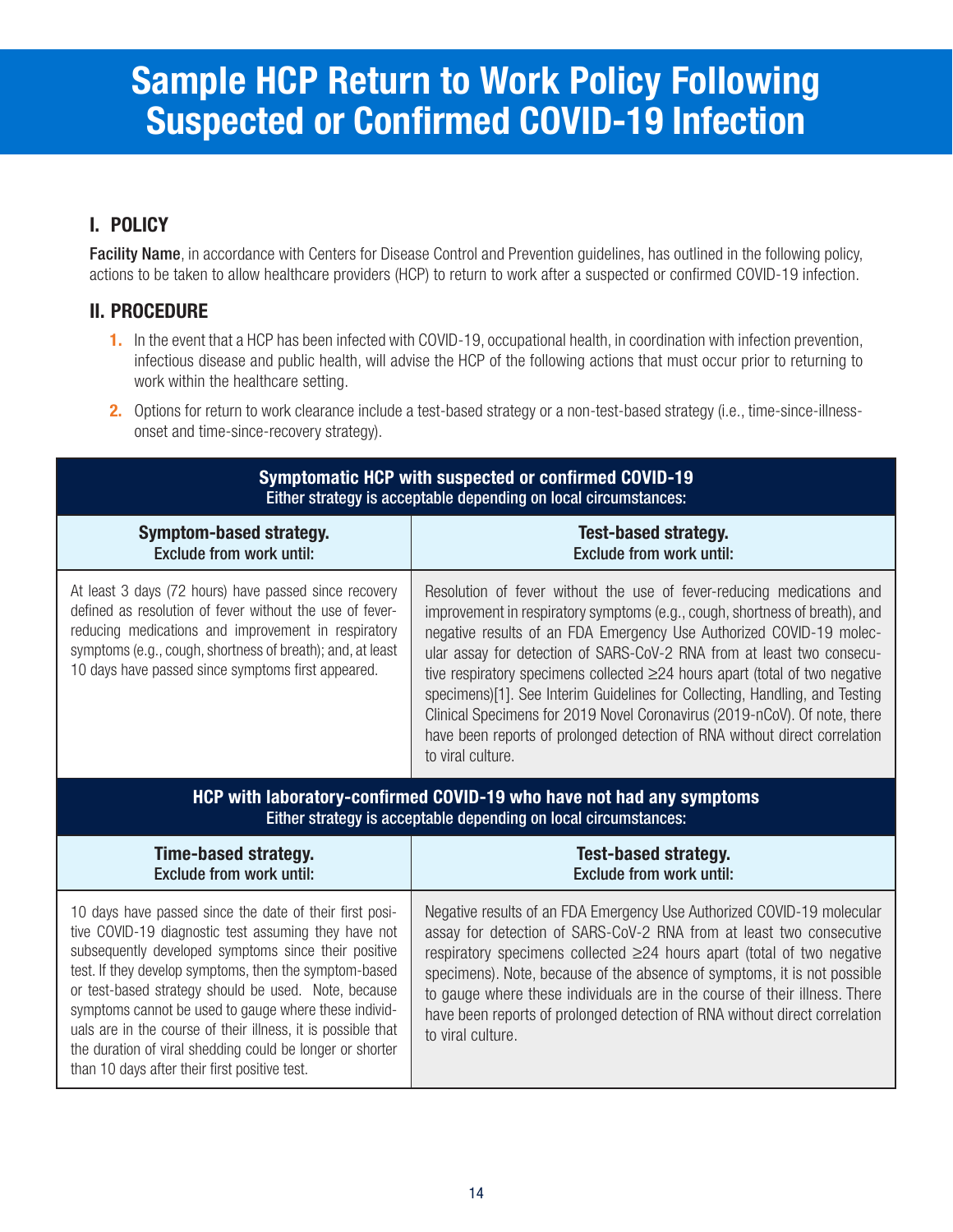- **3.** Upon meeting the aforementioned requirements, the HCP must receive documented approval to return to work from occupational health.
- **4.** After returning to work, HCP should comply with the following:
	- Wear a facemask for source control at all times while in the healthcare facility until all symptoms are completely resolved or at baseline. A facemask instead of a cloth face covering should be used by these HCP for source control during this time period while in the facility. After this time period, these HCP should revert to their facility policy regarding universal source control during the pandemic.

A facemask for source control does not replace the need to wear an N95 or higher-level respirator (or other recommended PPE) when indicated, including when caring for patients with suspected or confirmed COVID-19. N95 or other respirators with an exhaust valve might not provide source control.

• Self-monitor for symptoms, and seek re-evaluation from occupational health if respiratory symptoms recur or worsen.

#### **Reference:**

Centers for Disease Control and Prevention (April 30, 2020). Criteria for Return to Work for Healthcare Personnel with Suspected or Confirmed COVID-19 (Interim Guidance) https://www.cdc.gov/coronavirus/2019-ncov/hcp/return-to-work.html.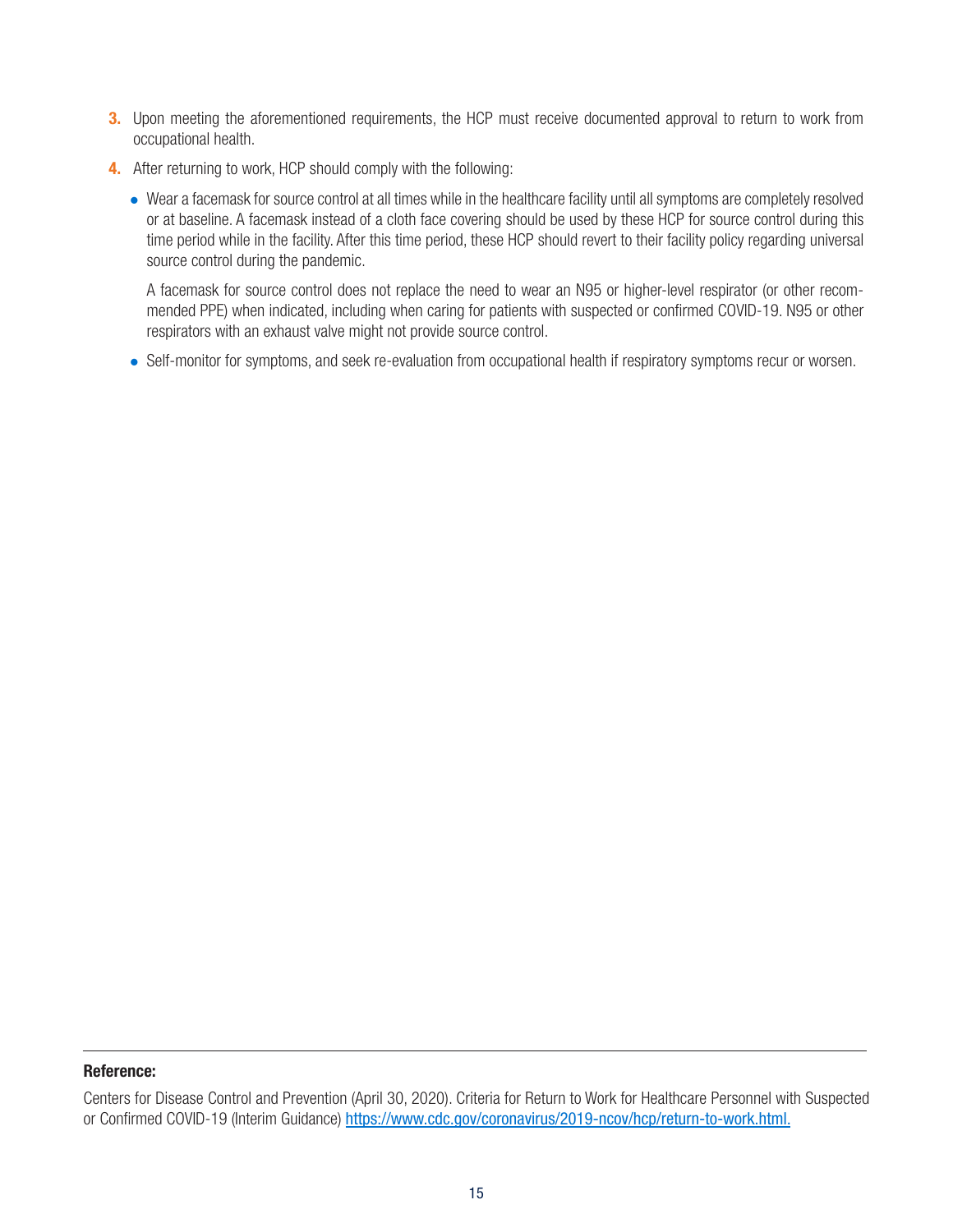### **Clinical Care Team Models**

The following priorities will help maintain appropriate staffing and care capabilities during an infectious disease outbreak in general and the COVID-19 crisis in particular:

- Planning for surge capacity based on CDC projections for individual hospitals and the region.
- Limiting the spread of COVID-19 within the hospital to protect healthcare workers and patients.
- Finding ways to maintain, augment and stretch the hospital workforce.
- Allocating healthcare resources in a rational, ethical and organized way to do the greatest good for the greatest number of people.

| <b>Hub and Spoke Model</b>                                                                                                                                                                                                                                                                                                                                                                                                                                                                                                                        | <b>COVID Primary Care Team</b>                                                                                                                                                                                                                                                            | Surgical, Diagnostic, and<br><b>Procedural COVID Teams</b>                                                                                                                                                                                                                                                                                                                                      | <b>Other Specialty Teams</b>                                                                                                                                                                                                                                                                                                                                                                                                                                               |
|---------------------------------------------------------------------------------------------------------------------------------------------------------------------------------------------------------------------------------------------------------------------------------------------------------------------------------------------------------------------------------------------------------------------------------------------------------------------------------------------------------------------------------------------------|-------------------------------------------------------------------------------------------------------------------------------------------------------------------------------------------------------------------------------------------------------------------------------------------|-------------------------------------------------------------------------------------------------------------------------------------------------------------------------------------------------------------------------------------------------------------------------------------------------------------------------------------------------------------------------------------------------|----------------------------------------------------------------------------------------------------------------------------------------------------------------------------------------------------------------------------------------------------------------------------------------------------------------------------------------------------------------------------------------------------------------------------------------------------------------------------|
| A specialty trained HCP (ie.<br>critical care nurse, CCRN)<br>leads a team of newly cross<br>trained staff. The specialty<br>trained HCP provides guid-<br>ance and support to the team<br>members. The team<br>lead<br>coordinate closely<br>should<br>with the staff education de-<br>partment to ensure rapid<br>training and competency as-<br>sessments of new staff. This<br>model allows for staff flexibility<br>in critical care settings.<br>Example: 1 CCRN oversees 3<br>med-surg nurses caring for a<br>team of 6 critical patients. | A dedicated team of nurses,<br>physicians, and respiratory<br>therapists provide care for<br>the COVID patients. This ap-<br>proach may help to conserve<br>PPE, reduce exposures to<br>HCP, and provide a coordi-<br>nated approach to treatment<br>and management of COVID<br>patients. | A dedicated team of HCPs to<br>provide surgical, diagnostic<br>and procedural care to COVID<br>patients. These teams should<br>coordinate closely with the<br>COVID Primary Care Team to<br>ensure that all treatments/<br>procedures that are ordered/<br>performed are reviewed to<br>ensure they are necessary<br>and appropriate for the treat-<br>ment/management of the<br>COVID patient. | There are many other im-<br>portant patient and staff<br>needs during the<br><b>COVID</b><br>pandemic. Patient end of<br>life goals of care, patient<br>and family engagement and<br>support, and staff resilience<br>and morale. Palliative care<br>providers, patient and family<br>engagement advisors and<br>spiritual leaders are critical<br>and should coordinate with<br>leadership to ensure that<br>these important needs are<br>met during this difficult time. |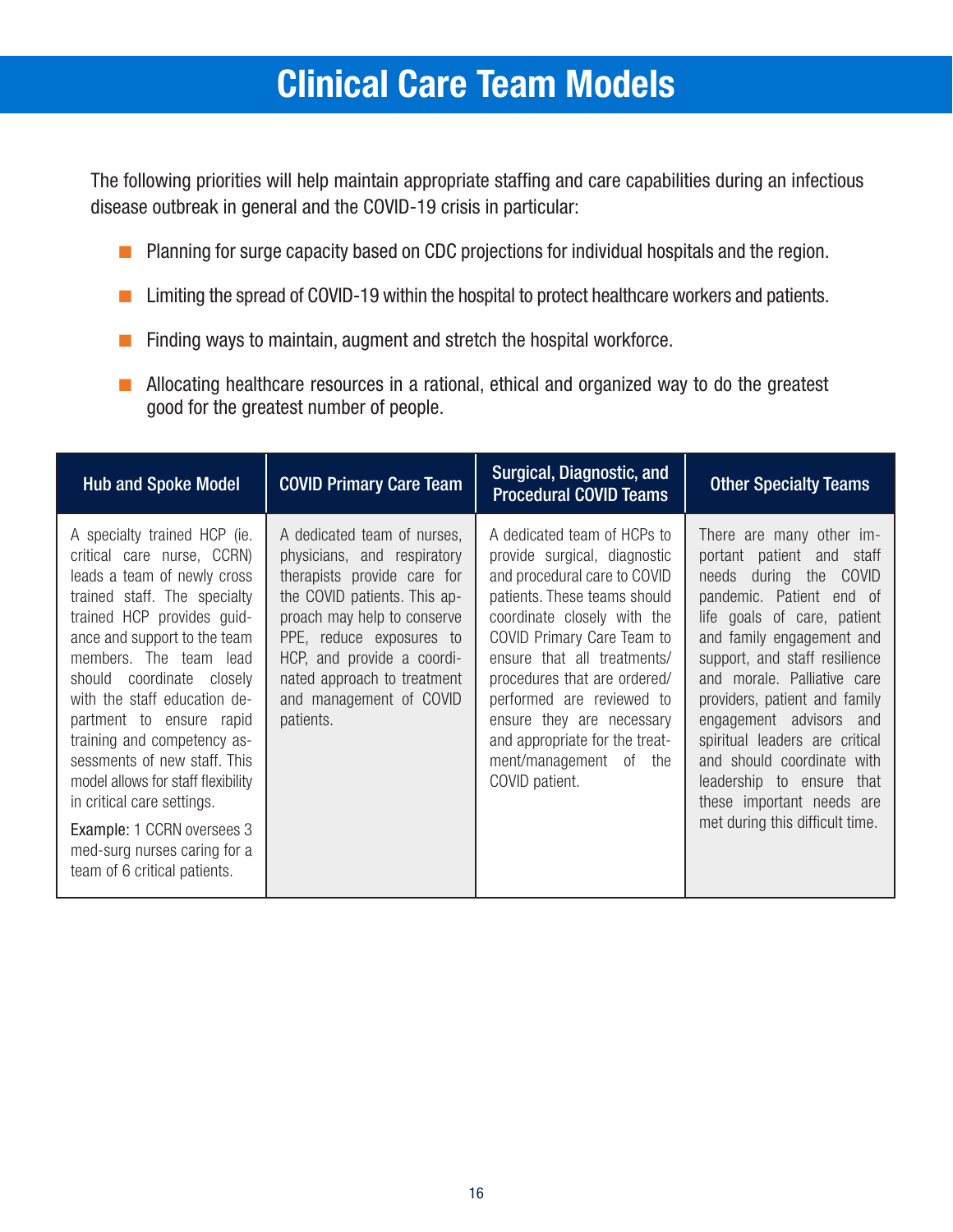### **Surge Priority Planning COVID-19: Critical Care Staffing and Nursing Considerations**

Reprinted with permission from the American College of Chest Physicians, authors Anne Marie Martland, MS, ACNP-BC; Meredith Huffines, MS, BA, RN; and Kiersten Henry, DNP, ACNP-BC

#### **BACKGROUND**

ffective management of critically ill patients infected with the COVID-19 virus is dependent upon the efficient provision of evidence-based care.<br>Ensuring the safety and resilience of nursing staff ffective management of critically ill patients infectof ed with the COVID-19 virus is dependent upon the efficient provision of evidence-based care. during pandemic-related surge capacity is an essential component of disaster preparedness. The suggestions in this article are focused on nursing leadership and administrative considerations, strategies for optimizing staffing resources, and maintaining staff safety and resilience. The suggestions in this article are important for hospital administrators, nursing leaders, and bedside nursing personnel.

#### **SUMMARY OF SUGGESTIONS**

#### ■ **Identifying alternate staffing resources**

We suggest that hospitals consider alternate sources of staffing to supplement existing critical care nursing staff. These may be internal or external resources.

#### **Internal Resources**

- **1.** Identify alternate staffing resources within the facility who may have prior critical care experience. These include advanced practice nurses (Clinical Nurse Specialists, Certified Registered Nurse Anesthetists and Nurse Practitioners), as well as nurses in procedural areas (such as the post- anesthesia care unit, cardiac catheterization lab, electrophysiology lab and operating room.)
- **2.** Identify nurses in progressive care units (intermediate care, telemetry or stepdown units) who could contribute to team-based care with the guidance and expertise of a critical care nurse.
- **3.** Identify staff who could provide support to both associates and patients, such as psychiatric counselors and social workers.

#### **External Resources**

- **1.** Identify critical care nurses who have transitioned to ambulatory settings but have only been out of critical care environment for less than 3 years.
- **2.** Consider partnering with prehospital resources to support the ICU care team.<sup>1,2</sup>
	- **a.** Local emergency medical services (EMS) to utilize paramedics or emergency medical technicians for appropriate patient care skills as part of the critical care team approach.
	- **b.** Neighboring medical practices (RNs and medical assistants) and urgent care facilities.<sup>3</sup>
- **3.** Consider utilizing telemedicine, particularly in community facilities with limited specialist support. EICU monitoring (remote monitoring of patients by critical care nurses and providers at an offsite facility) is also a potential means of force expansion to provide support to on-site staff.<sup>4,5</sup>
- **4.** Utilize additional established resources through the US Department of Health and Human Services Assistant Secretary of Preparedness Response (ASPR) Technical Resources, Assistance Center, and Information Exchange (TRACIE) at https://asprtracie.hhs.gov/.

#### **Develop a team-based approach for critical care patient management**

A team-based approach with critical care registered nurses (RNs) supported by additional staff members would increase the capacity for care of critically ill patients. Utilizing the unique skill set of each team member in a collaborative approach would provide force multiplication. This team-based approach has been demonstrated to work effectively in both aeromedical transportation and disaster medicine settings. Role definition is an essential component of this approach to patient care.1,4

**1.** To establish group norms, we recommend utilizing the principles of highly reliable organizations (HRO) and the American Association of Critical-Care Nurses' Healthy Work Environment Standards.<sup>6</sup>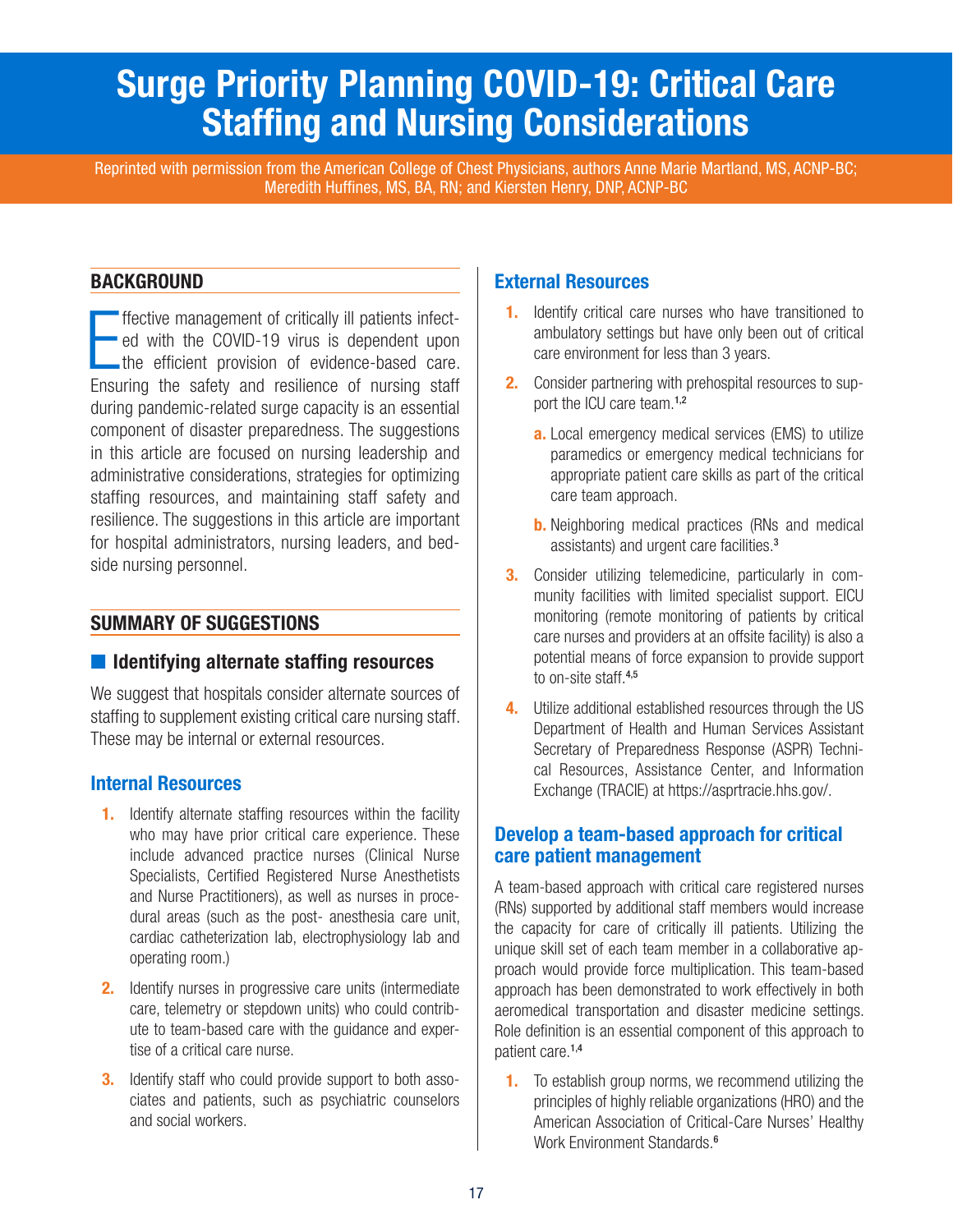- **a.** HRO principles include preoccupation with failure, reluctance to simplify, sensitivity to operations, commitment to resilience, and deference to expertise. Determining the skill set and expertise of each team member will support staff comfort with deference to expertise.<sup>7</sup>
- **b.** The Healthy Work Environment Standards include skilled communication, true collaboration, effective decision-making, appropriate staffing, meaningful recognition, and authentic leadership.
- **2.** Utilize team huddles at the start of each shift and at regular intervals (such as every 4 hours) to discuss team assignments, patient care goals, and red flags that should be reported immediately to the critical care RN. This will enhance communication, optimize patient care activities, and allow each team member to discuss their clinical strengths and address any concerns. Huddles at regular intervals throughout the shift will inform all team members of changes in plan of care and provide the opportunity to address any concerns.<sup>8</sup>
- **3.** Determine appropriate tasks for team members without critical care training, designating the critical care RN as team lead for each patient care team. Examples include paramedics performing intubation, IV starts, and nebulizer treatments. RNs without critical care experience could be utilized to document vital signs, perform appropriate nursing interventions, such as routine medication administration, vital sign monitoring, and assisting with patient care activities.

#### **Administrative Considerations for Nurse Staffing**

Critical care surge capacity secondary to infectious disease presents unique nursing administrative concerns. These include patient placement, addressing visitor policies, providing adequate amounts of advised personal protective equipment, and determining staff who should not be involved in direct care of COVID-19 infected patients. Formally addressing topics such as the potential need for staff isolation and compensation at the onset of surge will assist in mitigating staff concerns.

**1.** Visitation policies should be adapted based on exposure risk and patient population. We recommend that administrators clearly communicate changes to visitation policies, and ensure this information is available to patients and their families. Consider options for video communication so that patients do not feel isolated from their family members during this time and families are provided reassurance and regular updates.

- **2.** We recommend that leadership provide just-in-time training to reinforce knowledge of COVID-19 symptoms, transmission, and other important clinical information. This training should include a review of donning and doffing of appropriate personal protective equipment (PPE). A brief but standardized orientation for outside health-care providers assisting in surge management should also be developed to ensure compliance with pertinent policies.<sup>9</sup>
- **3.** The Centers for Disease Control and Prevention indicate that there is limited information on COVID-19 in pregnancy. High fever can increase the risk of birth defects in the first trimester of pregnancy. There are also documented cases of pregnancy loss with other related coronaviruses (SARS-CoV and MERSCoV). We recommend that administrators consider limiting exposure of pregnant nurses from care of patients with COVID-19, particularly during high risk procedures that increase exposure.
- **4.** Administrators should also evaluate other high-risk staff (those who are immunocompromised or have respiratory illness) to determine their risk of exposure and ability to wear the required personal protective equipment for the required duration.
- **5.** Staff members with potential exposure to COVID-19 may be placed on isolation. Those staff may have concerns regarding lodging, as well as compensation. We recommend that facilities develop a plan for housing and compensating staff who need to isolate away from family members and are unable to return to work during their isolation period.

#### **Nursing Leadership Concerns**

Nursing literature on the SARS epidemic identified challenges faced by nursing leadership during a period of patient surge related to infectious disease.10 Five stages experienced by nurse leaders were identified as facing shock and chaos, sourcing for reliable sources to clarify myths, developing and adjusting nursing care, supporting nurses and their clients and rewarding nurses.

- **1.** We recommend that nurse leaders collaborate with hospital administrators to develop consistent and regularly scheduled methods of updating staff on operating conditions, safety concerns and other issues related to surge capacity.
- **2.** Nurse leaders should be prepared to assist staff in managing internal conflict between personal and professional responsibilities.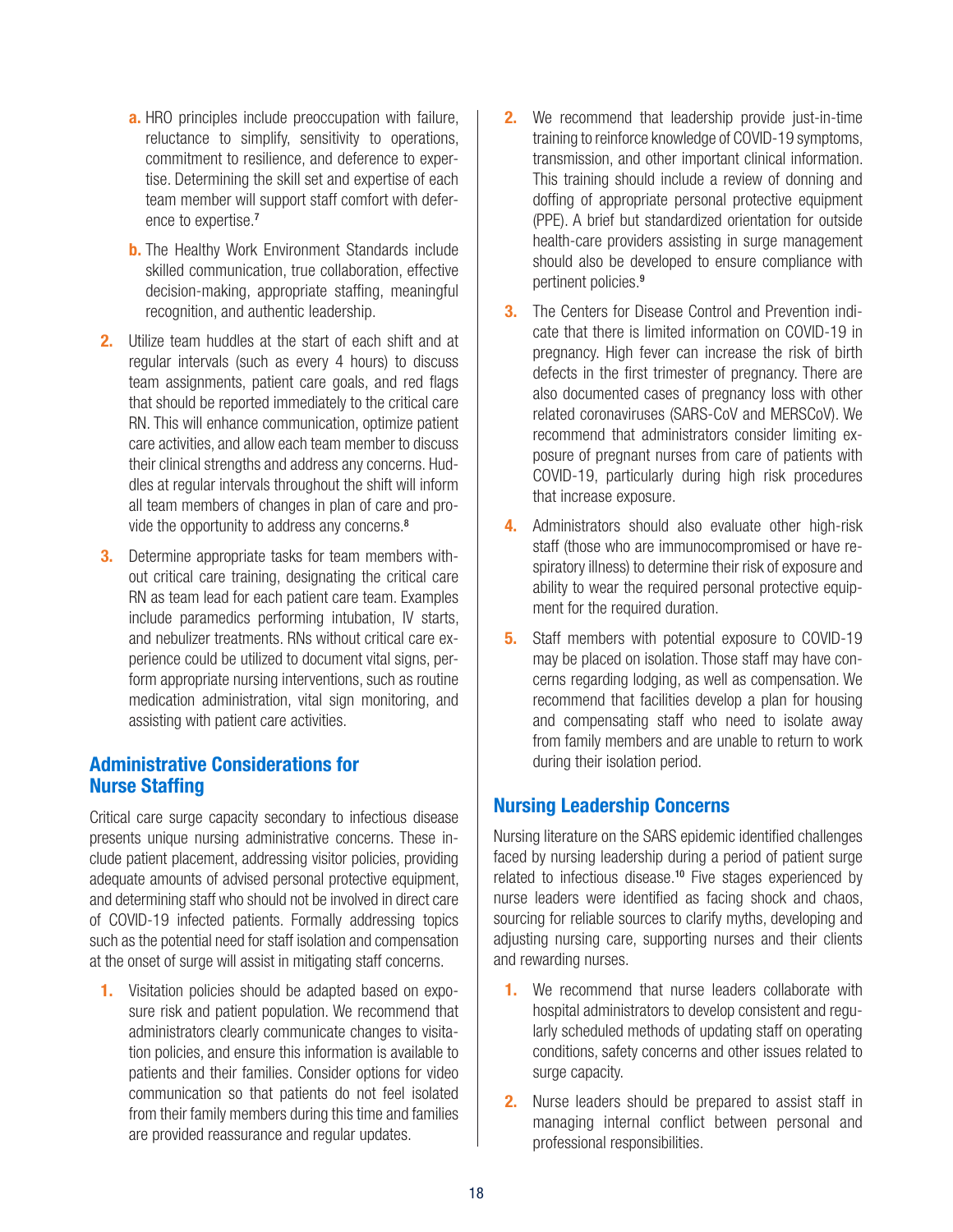- **3.** We recommend that nurse leaders identify resources for assistance in mitigating internal conflicts among staff working under surge conditions, such as social workers and mental health personnel.
- **4.** We recommend that even in times of surge, nurse leaders provide meaningful recognition to staff engaged in patient care efforts. This recognition promotes a healthy work environment and reinforces staff resilience.

#### **Nurse Safety and Resilience**

We suggest that facilities implement proactive strategies to prevent staff attrition due to fatigue or illness. These include the provision of mental health support, ensuring safe utilization of personal protective equipment to prevent staff infection and maintaining a healthy work environment. Perceived organizational support had an impact on predicting burnout in Canadian nursing staff during the SARS crisis.<sup>11</sup>

**1.** We recommend implementation of a safety officer role to monitor PPE and staff exposure risk as part of a total staff safety model. This individual could be an Emergency Medical Technician or Nursing Technician familiar with PPE, or another identified individual who is trained in PPE utilization. The safety officer could provide just-in-time training for those not comfortable with donning and doffing of PPE, and, intermittently, audit PPE utilization.

- **2.** We recommend that each care team designate a team safety officer to ensure team members are taking routinely scheduled breaks for hydration, rest, toileting, and refreshments. Staff should also be assessed for skin breakdown related to extended time periods in PPE.<sup>13</sup>
- **3.** Provide staff with resources to plan with their family in advance of reporting to their first shift.
- **4.** Promote a team culture, particularly if staff are staying on-site during their off time. This may include team meals, team exercise sessions, or other bonding activities.<sup>14</sup>
- **5.** Provide access to mental health support for staff feeling overwhelmed or concerned. SARS team nurses in Taiwan demonstrated worry about infecting family and colleagues. Utilization of video communication with family members reduced nurse worry.<sup>8</sup>
- **6.** We recommend that hospital administration maintain visibility with impacted patient care areas to provide support. Mechanisms should be in place for addressing staff concerns about psychosocial issues and working conditions. Meaningful recognition of staff providing support during the surge effort should be provided at regular intervals.11,15

#### **Original article and references**

http://www.chestnet.org/Guidelines-and-Resources/Resources/Surge-Priority-Planning-COVID-19-Critical-Care-Staffingand-Nursing-Considerations